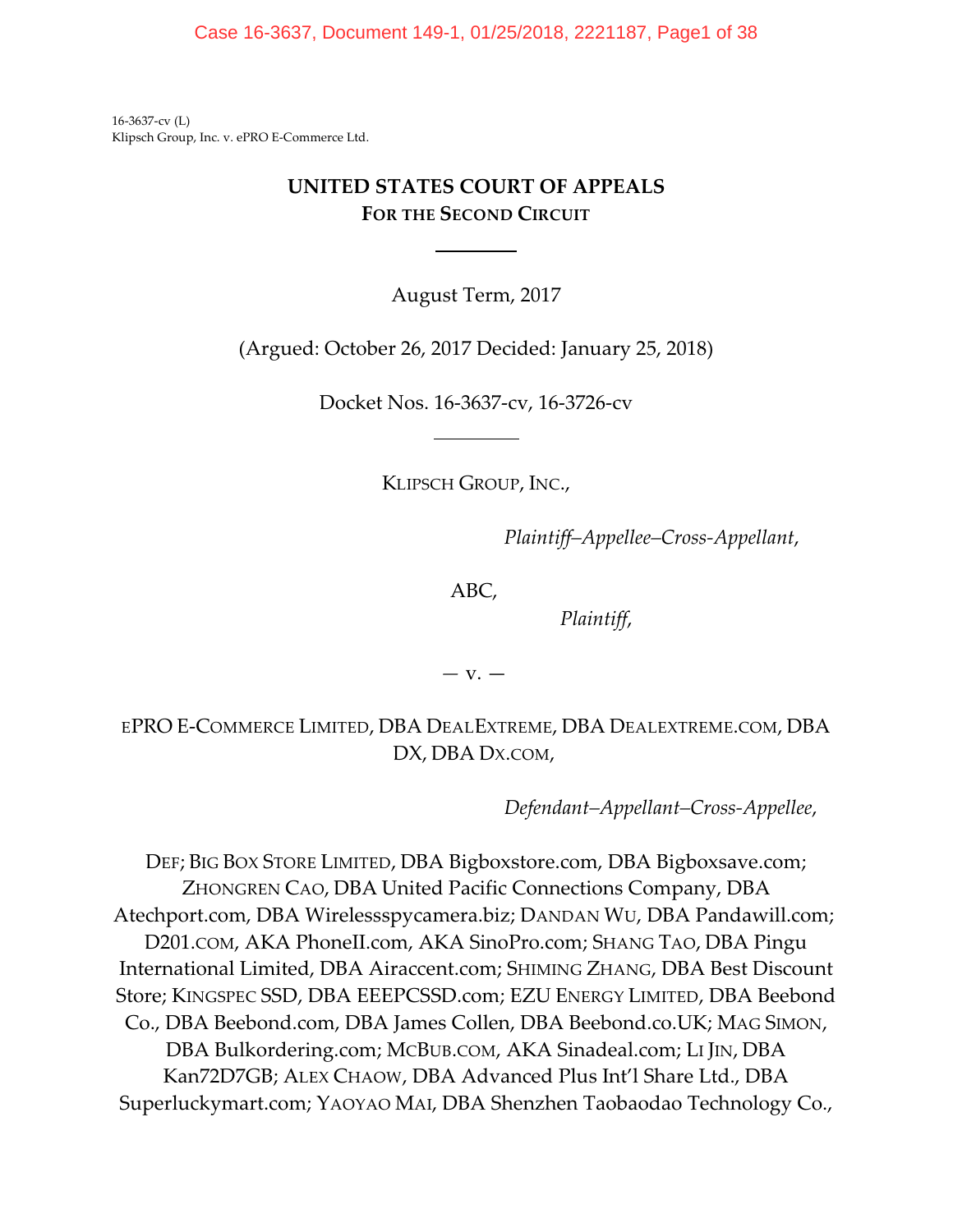Ltd.; EACHGAME INTERNATIONAL (HK) STOCK CO., LTD., DBA Eachgame.com; TECHNOPLUS INTERNATIONAL CO., LIMITED, DBA Sertec, DBA SZSertec.com, DBA Dealingsmart.com; YUEDAJIE888999; ESCALONGTB, AKA Guderianygm; GH6G8YUH6; ZHAOHUA LUO, AKA Xu Yong Luo, DBA wholesalewill.com; XYZ COMPANIES, 1–10; JOHN DOES 1–10; JANE DOES 1–10,

*Defendants*. \*

B e f o r e:

JACOBS and LYNCH, *Circuit Judges*, and CROTTY*, District Judge.\*\**

 $\overline{a}$ 

l

In the course of defending against claims that it sold counterfeit products, defendant-appellant ePRO E-Commerce Limited ("ePRO") engaged in persistent discovery misconduct. ePRO brings this interlocutory appeal challenging the resulting imposition of discovery sanctions, including, *inter alia*, an order that it pay the costs incurred by its opponent, plaintiff-appellee Klipsch Group, Inc., as a result of ePRO's misconduct, and a restraint on \$5 million of ePRO's assets. ePRO raises various challenges to the district court's evidentiary rulings and factual findings. It also contends that the resulting sanctions are impermissibly punitive, primarily because they are disproportionate to the likely value of the case. Klipsch, on cross-appeal, argues that the district court erred by failing to infer that ePRO destroyed relevant sales data from the fact that it failed to retain backup copies of its live sales database.

We find no error in the district court's factual findings, and we conclude that the monetary sanctions it awarded properly compensated Klipsch for the corrective discovery efforts it undertook with court permission in response to

The Clerk of Court is respectfully directed to amend the caption as above. \*

Judge Paul A. Crotty, of the United States District Court for the Southern \*\* District of New York, sitting by designation.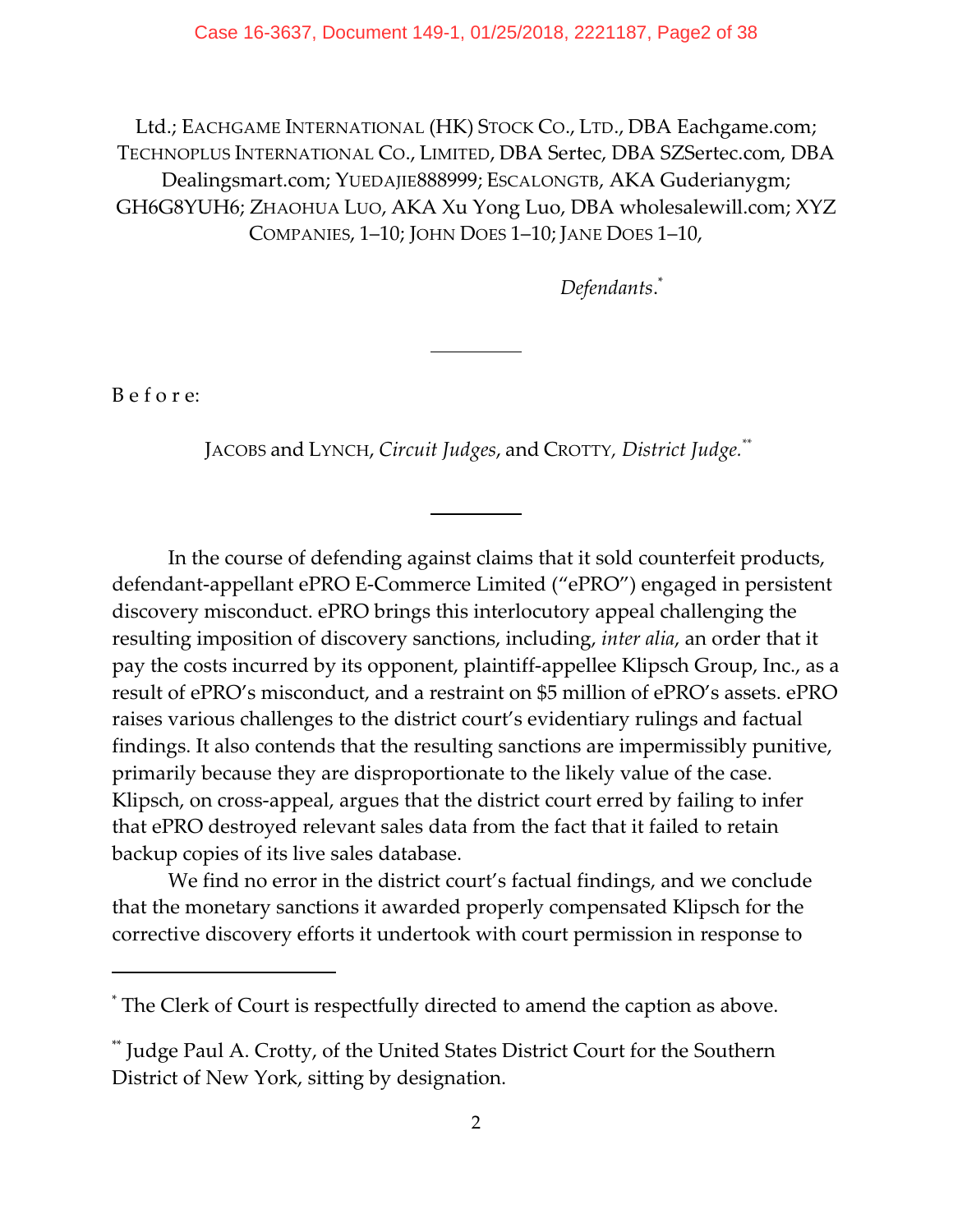#### Case 16-3637, Document 149-1, 01/25/2018, 2221187, Page3 of 38

ePRO's misconduct. The district court's orders imposing sanctions are therefore AFFIRMED in all respects*.*

 $\overline{a}$ 

 $\overline{a}$ 

G. ROXANNE ELINGS (L. Danielle Toaltoan, George Wukoson, *on the brief*), Davis Wright Tremaine LLP, New York, NY, *for Plaintiff–Appellee–Cross-Appellant*.

JOHN A. BASINGER, Saul Ewing LLP, Newark, NJ (Hugh H. Mo, Pedro M. Medina, Law Firm of Hugh H. Mo, P.C., New York, NY, and Steven C. Bennett, Park Jensen Bennett LLP, New York, NY, *on the brief*), *for Defendant–Appellant–Cross-Appellee*.

GERARD E. LYNCH, *Circuit Judge*:

In the course of defending against claims that it sold counterfeit products, defendant-appellant ePRO E-Commerce Limited ("ePRO") engaged in persistent discovery misconduct: it failed to timely disclose the majority of the responsive documents in its possession, restricted a discovery vendor's access to its electronic data, and failed to impose an adequate litigation hold even after the court directed it to do so, which omission allowed custodians of relevant electronic data to delete thousands of documents and significant quantities of data, sometimes permanently. As a result, the United States District Court for the Southern District of New York (Vernon S. Broderick, *J.*) concluded that ePRO had willfully engaged in spoliation. It accordingly granted in substantial part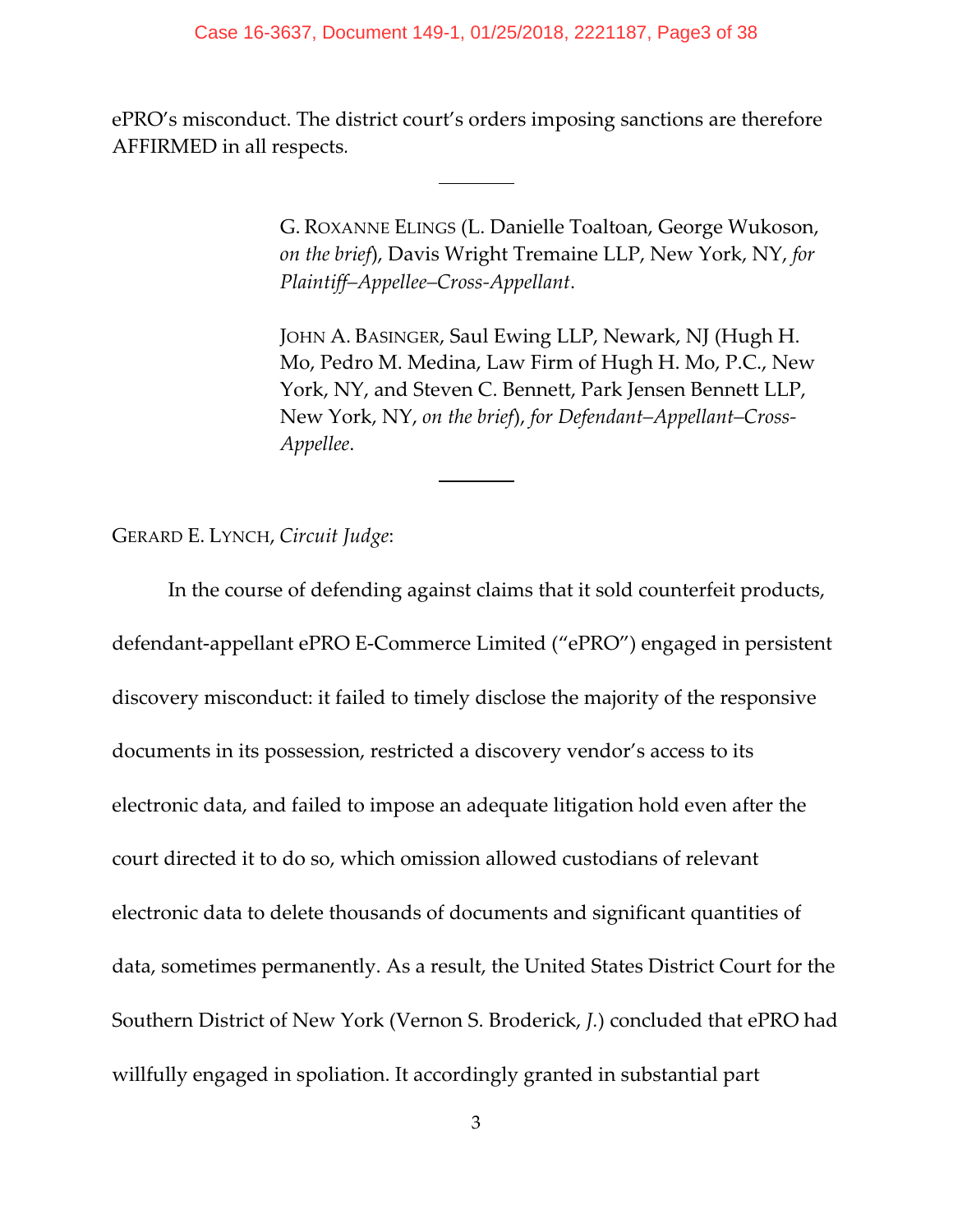plaintiff-appellee Klipsch Group, Inc.'s ("Klipsch") motion for discovery sanctions, including a \$2.7 million monetary sanction to compensate Klipsch for its corrective discovery efforts and a corresponding asset restraint in that amount, permissive and mandatory jury instructions, and an additional \$2.3 million bond to preserve Klipsch's ability to recover damages and fees at the end of the case. ePRO now brings this interlocutory appeal, raising various challenges to the evidentiary rulings and factual findings undergirding those sanctions. It also contends that the resulting sanctions are impermissibly punitive, primarily because they are disproportionate to the likely value of the case. Klipsch, on cross-appeal, argues that the district court erred by failing to infer that ePRO destroyed relevant sales data from the fact that it failed to retain backup copies of its live sales database.

We find no error in the district court's factual findings, and we conclude that the monetary sanctions it awarded properly compensated Klipsch for the corrective discovery efforts it undertook with court permission in response to ePRO's misconduct. In particular, we emphasize that discovery sanctions should be commensurate with the costs unnecessarily created by the sanctionable behavior. A monetary sanction in the amount of the cost of discovery efforts that

4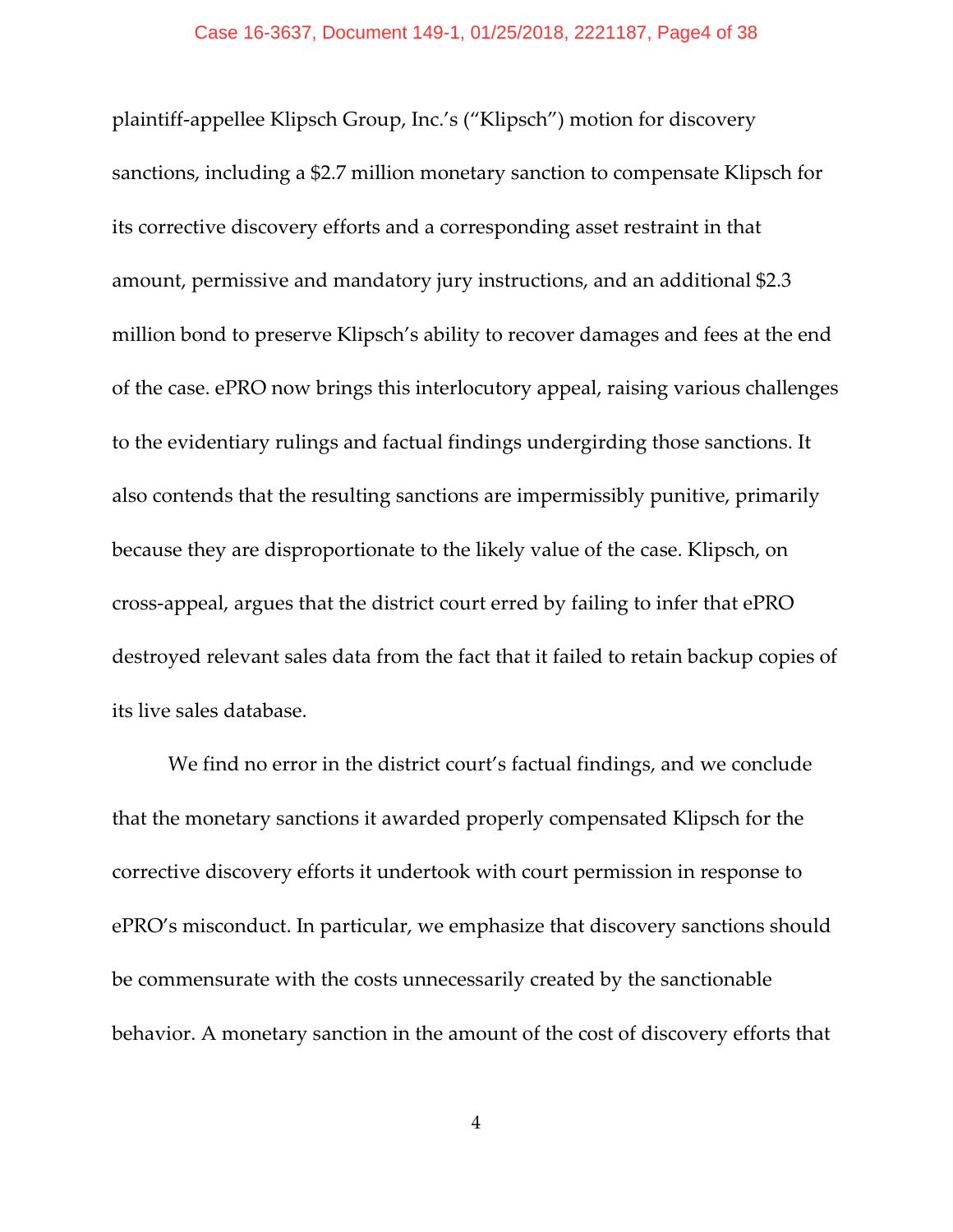appeared to be reasonable to undertake *ex ante* does not become impermissibly punitive simply because those efforts did not ultimately uncover more significant spoliation and fraud, or increase the likely damages in the underlying case. The district court's orders imposing sanctions are accordingly AFFIRMED in all respects.

### **BACKGROUND**

The facts presented below are drawn principally from the district court's findings of fact.

# **I. Initial Steps in the Litigation**

In August 2012, Klipsch, a manufacturer of sound equipment including headphones, sued DealExtreme.com, a subsidiary of ePRO, a Chinese corporation, alleging that it was selling counterfeit Klipsch headphones. ePRO does not dispute that some infringing sales occurred; however, throughout the proceedings, the parties have insisted on vastly different estimates of the extent of such sales. Klipsch alleged that ePRO sold at least \$5 million in counterfeit or otherwise infringing Klipsch products. ePRO, on the other hand, has consistently presented evidence that the sales of the relevant products amounted to less than \$8,000 worldwide. The district court initially found ePRO's evidence persuasive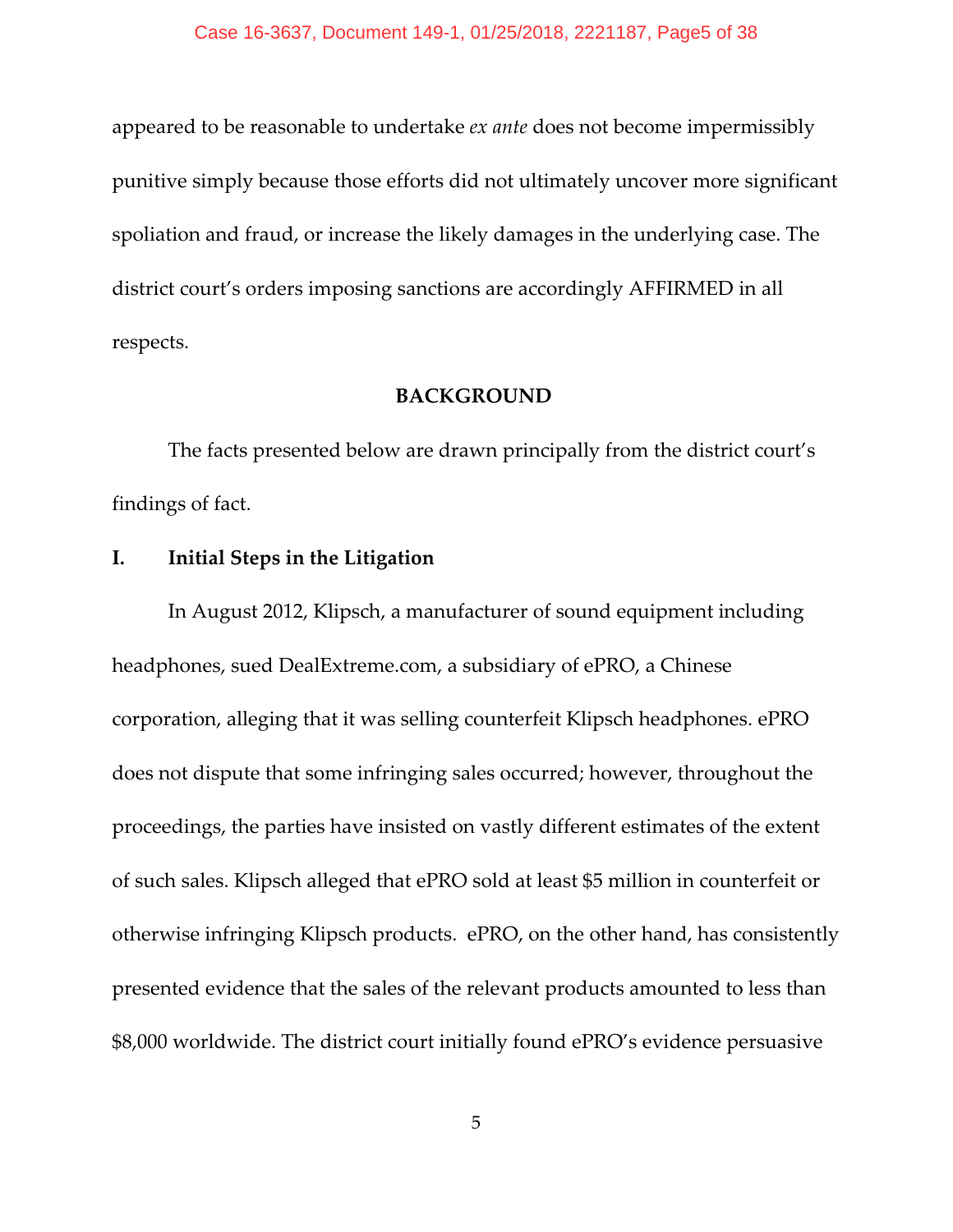#### Case 16-3637, Document 149-1, 01/25/2018, 2221187, Page6 of 38

and did not substantially revise its view of the case's value even after Klipsch's investigators uncovered two other counterfeit Klipsch products being sold on ePRO's sites a few months into the litigation.

As the case proceeded, however, ePRO's failure to comply with its discovery obligations began to cast doubt on the reliability of its representations. By March 2013, as Klipsch was preparing to take depositions of ePRO's employees in Hong Kong, ePRO had produced fewer than 500 documents. ePRO insisted that it did not possess any original sales documents, and instead turned over spreadsheets created specifically for this litigation that purported to list all relevant sales. In support of its contention that those sales records were complete, ePRO points out that each of the undercover purchases made by Klipsch's investigators was accounted for therein, even though ePRO would have had no *a priori* means of identifying those transactions.

During a deposition of ePRO's CEO, Daniel Chow, it became clear that ePRO had not placed a litigation hold on a substantial portion of its electronic data, including any emails or faxes. Around the same time, ePRO also admitted that it did possess transactional sales documents that should have been disclosed. In order to remedy those problems, ePRO agreed to retain a discovery vendor,

6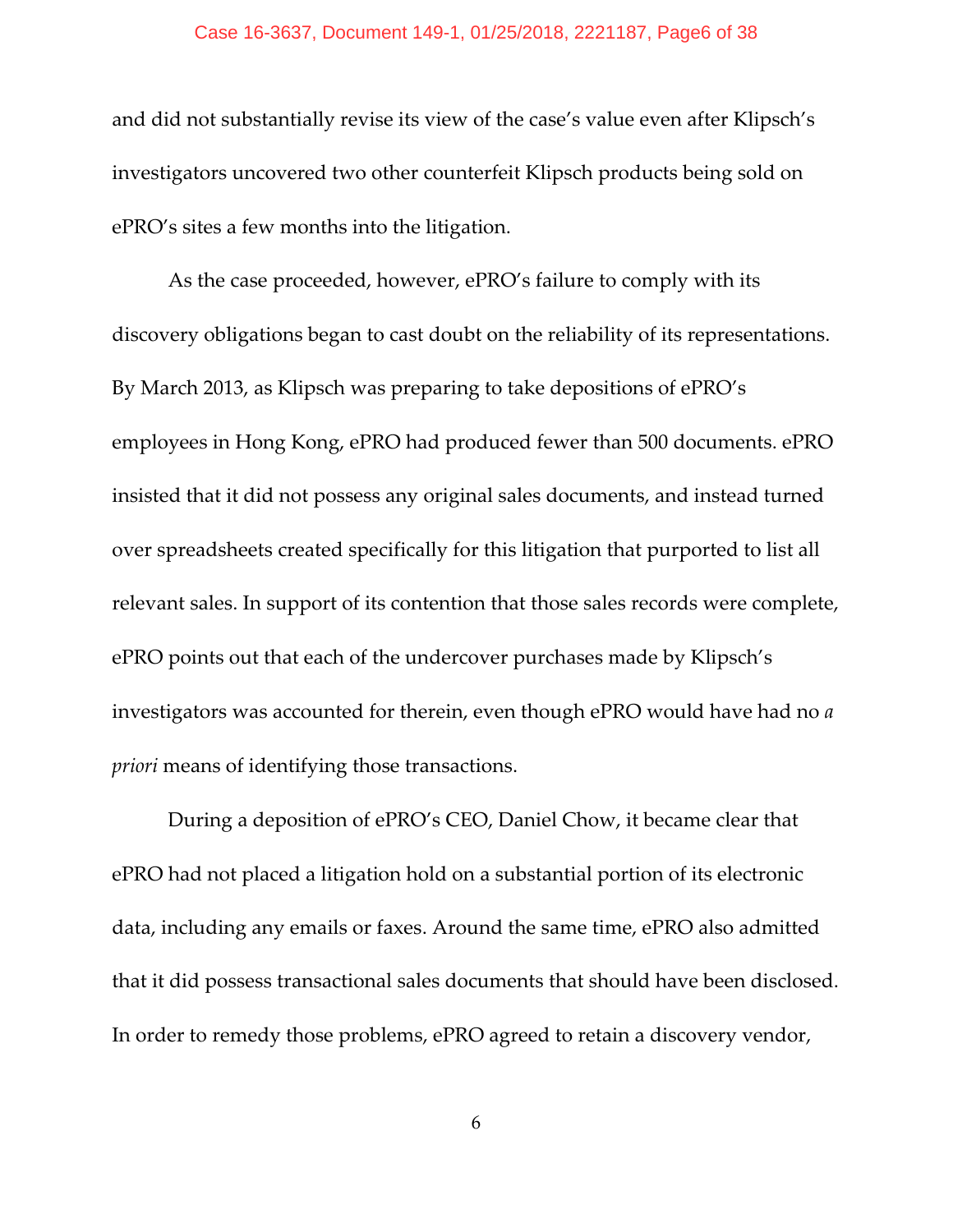FTI Consulting, to conduct a keyword search of its electronic documents. FTI's search resulted in the production of an additional 40,000 documents, including 1,236 original sales documents. Some of the documents that were produced contradicted Chow's testimony, suggesting that ePRO had misidentified the suppliers of the counterfeit products. And although the new production was voluminous, there were also indications that ePRO had artificially limited FTI's investigation into its electronic records. In light of the new discovery, the magistrate judge supervising discovery (Michael H. Dolinger, *M.J.*) deemed it necessary for Klipsch to re-depose ePRO's employees.<sup>1</sup> At Chow's second deposition in November 2013, it became clear that, despite the magistrate judge's clear directive, ePRO still had not imposed an adequate litigation hold. It is not contested that ePRO's counsel had advised compliance and warned that noncompliance would bring consequences.

## **II. The Motion for Discovery Sanctions**

In December 2013, Klipsch moved for discovery sanctions, asserting that as a result of ePRO's failure to initiate a proper litigation hold or to promptly

 $^{-1}$  ePRO did not appeal that determination to the district court and does not contend on appeal that the magistrate judge erred in ordering a second round of depositions.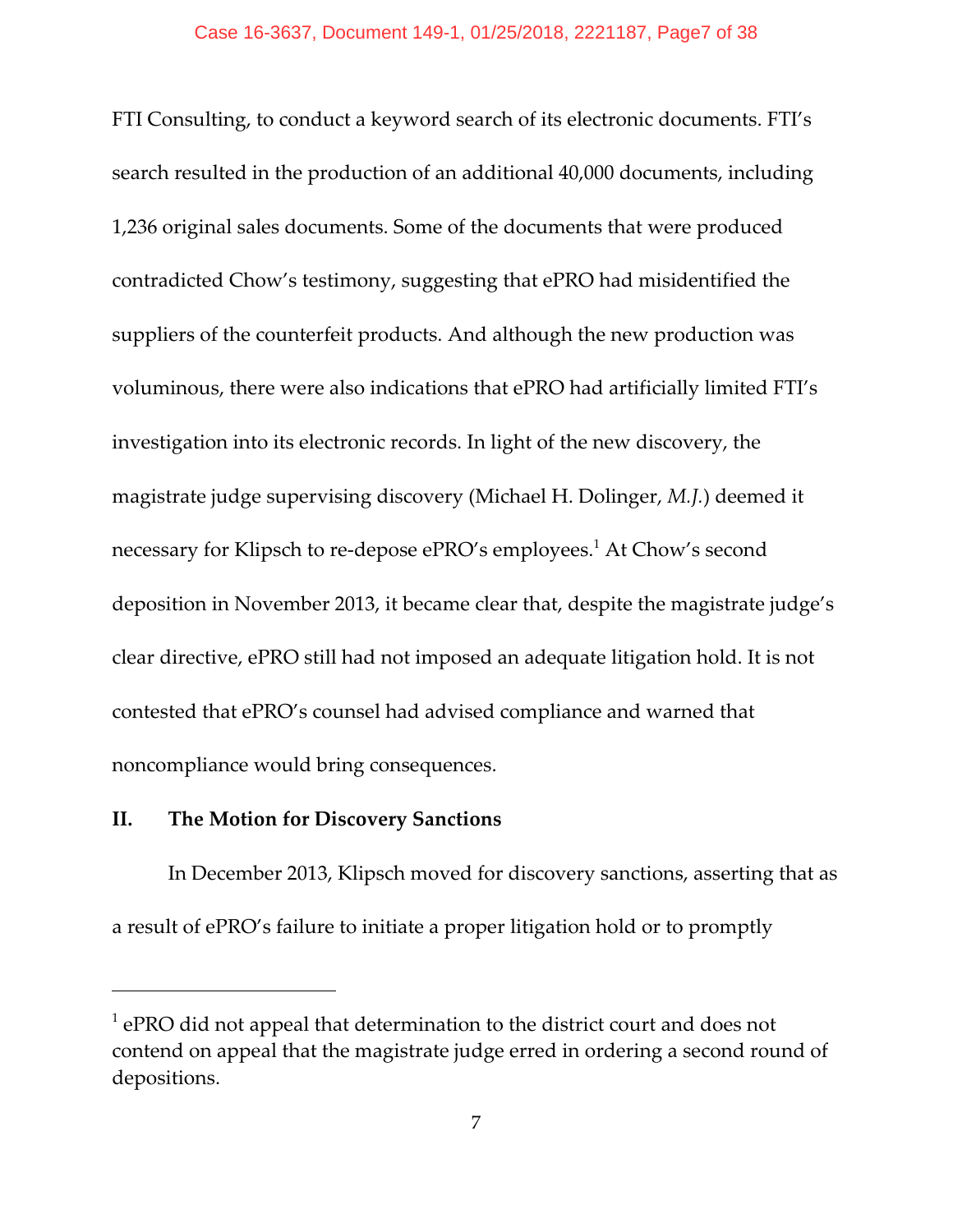disclose documents, large quantities of relevant documents that would have reflected a larger volume of infringing sales had been lost. The magistrate judge agreed in large part, observing that ePRO's "trail of false and misleading representations" throughout the discovery process had created "evident uncertainty about the plausibility, as well as the accuracy, of the defendants' current factual assertions about the scope of infringing sales and resultant profits." Joint App. at 1184. But although the magistrate judge determined that ePRO had "substantially failed to meet [its] obligation to preserve, search for and timely produce documents," *id.* at 1182, he declined to impose sanctions against ePRO at that time. Instead, he authorized Klipsch to undertake an independent forensic examination of ePRO's computer systems. The magistrate judge instructed that Klipsch would pay for the examination in the first instance, and could apply for the apportionment or reallocation of those costs after obtaining the results.

Klipsch hired iDiscovery Services ("iDS"), led by Daniel Regard, to conduct its investigation. Regard's initial report determined that ePRO employees who were custodians of responsive information had deleted files, emails, and other potentially relevant data. With respect to the actual sales data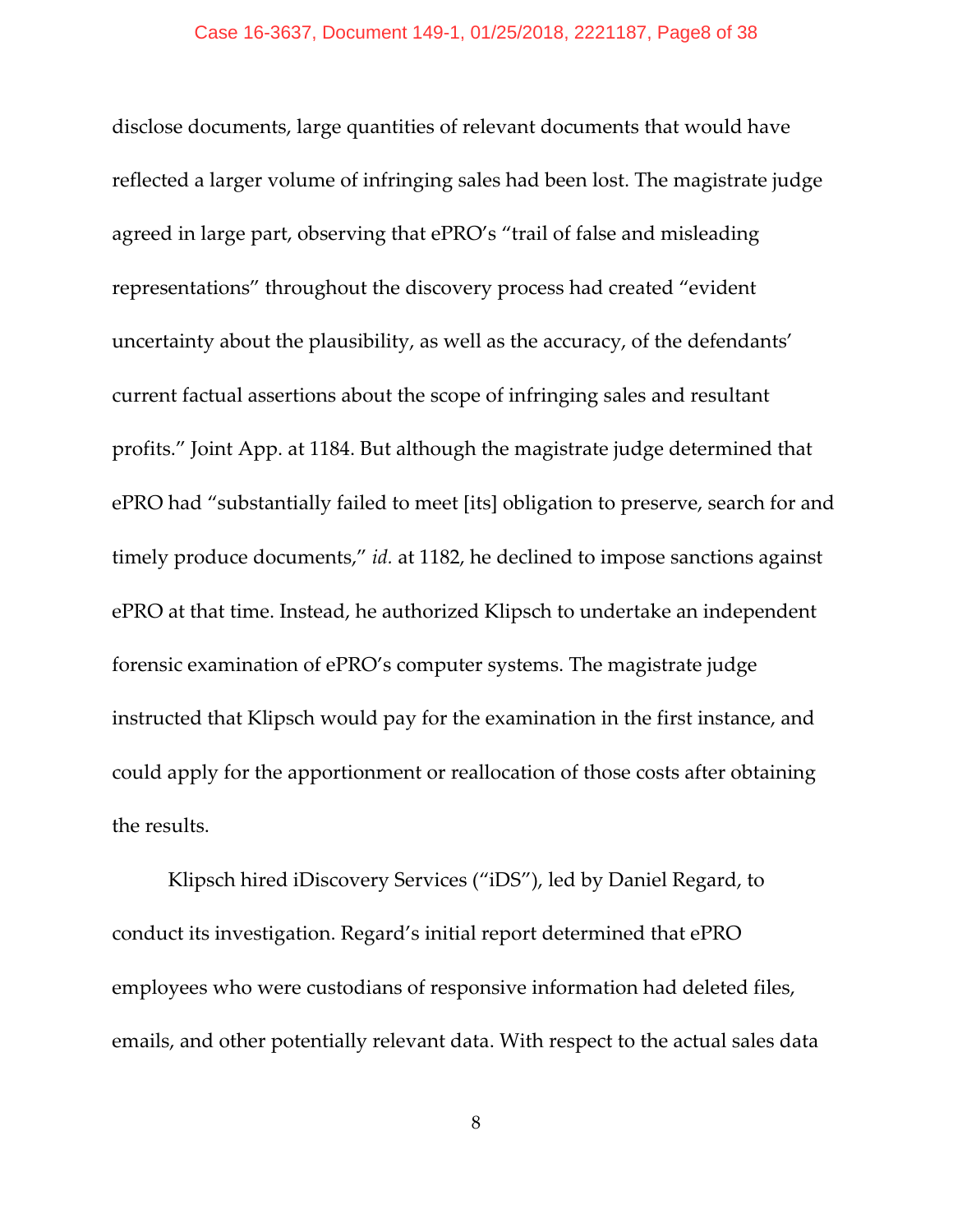#### Case 16-3637, Document 149-1, 01/25/2018, 2221187, Page9 of 38

and documents, which the parties refer to as "Structured ESI,"<sup>2</sup> Regard concluded that ePRO's live sales databases showed evidence of editing and omissions and therefore offered unreliable evidence of historical sales data. Because ePRO had not preserved the backup copies of its databases that it routinely generated for disaster recovery purposes, Regard concluded that no reliable record of historical data was available.

With respect to the information stored on employees' computers and email accounts, which the parties refer to as "Unstructured ESI," Regard found that the custodians had engaged in various forms of spoliation, including manually deleting thousands of files and emails, using data-wiping software shortly before iDS's forensic examination was scheduled to begin, and updating their operating systems during the litigation period, which had the result of clearing out data regarding their program usage. Regard and his team were also denied access to several custodians' email and private messenger accounts, despite ePRO's admission that those accounts were sometimes used for business purposes.

 $2$  "Structured" and "Unstructured" are technical terms taken from the realm of data storage and discovery. We adopt the parties' usage of those terms in this opinion for the sake of clarity.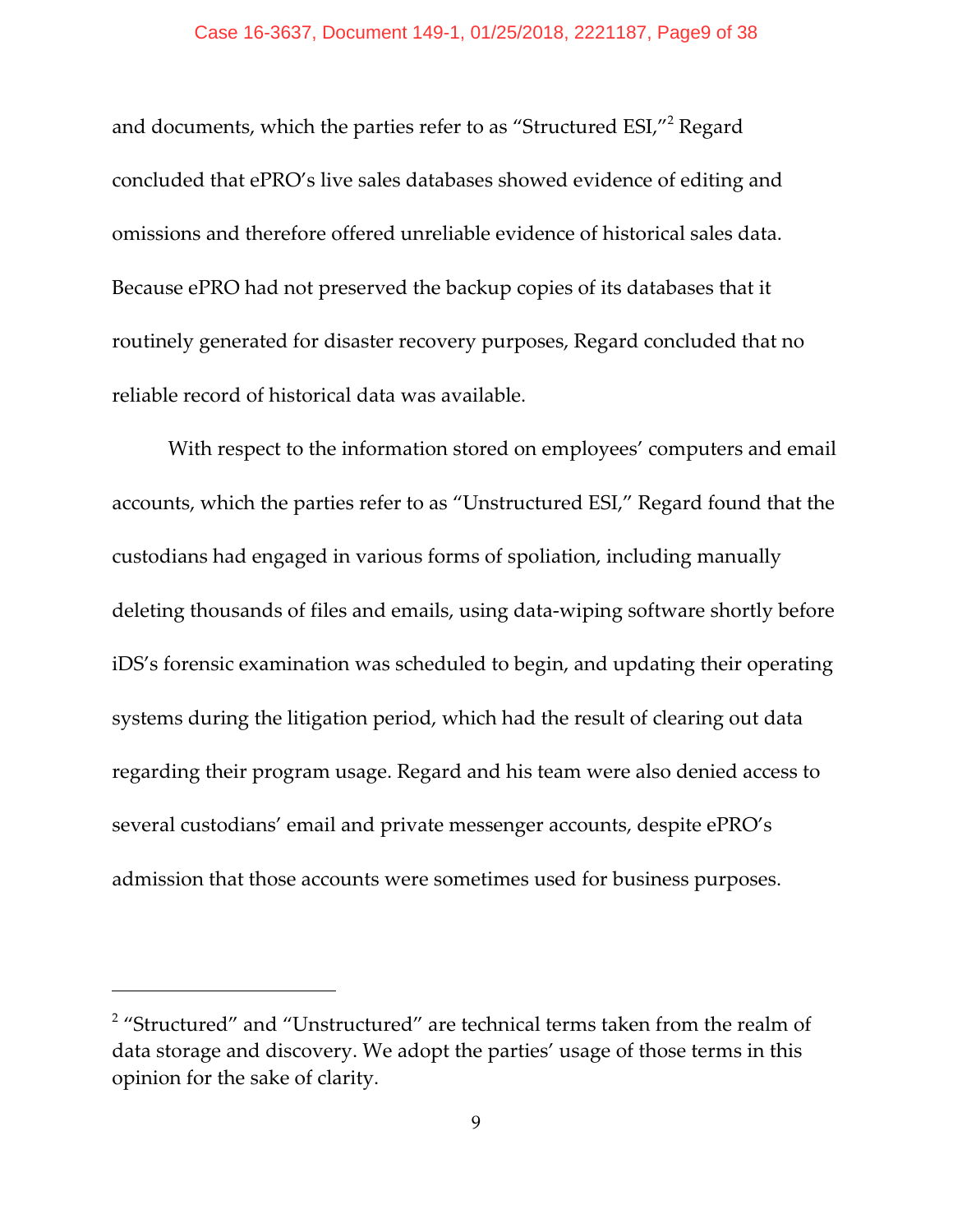After the search was completed, Klipsch filed an *ex parte* motion along with Regard's initial report, asking the court to increase the hold on ePRO's assets and enter a default judgment in Klipsch's favor. Klipsch's briefing suggested that Regard's report showed evidence that ePRO had engaged in massive amounts of data-deletion and tampering. The district court increased the hold on ePRO's assets from \$20,000 to \$5 million and ordered ePRO to show cause why a default judgment should not be entered against it.

In opposition, ePRO submitted expert reports from Michael Jelen, an expert in Structured ESI forensics, and Erik Hammerquist, an expert in Unstructured ESI. Klipsch then submitted an additional declaration from Regard that modified some of his conclusions in response to ePRO's experts' critiques. The district court held a four-day evidentiary hearing on Klipsch's motion in January 2015, following which the parties submitted proposed findings of fact and conclusions of law as well as further declarations from Regard and Hammerquist. The district court considered the final Regard report but excluded Hammerquist's proposed sur-rebuttal.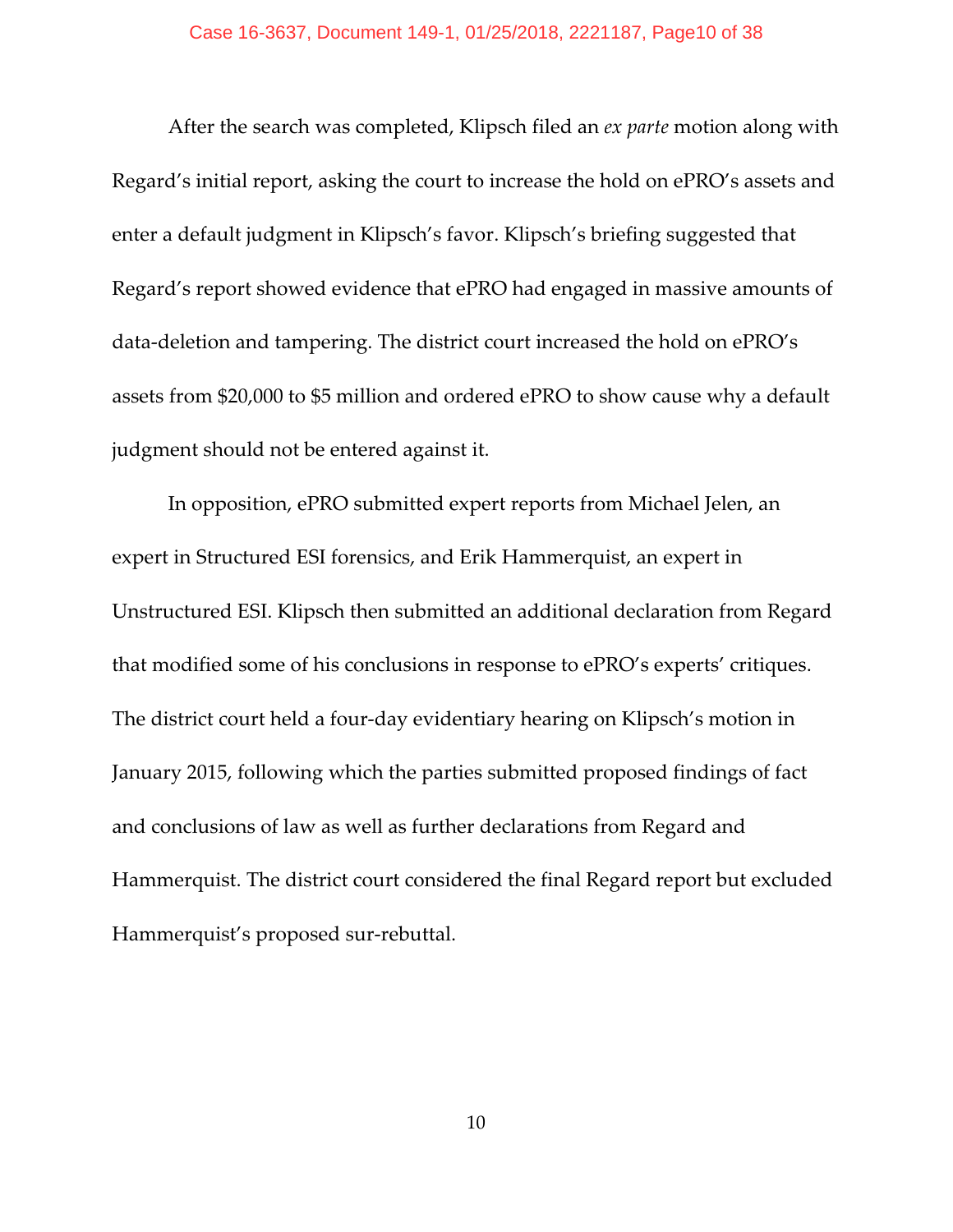### **II. The District Court's Sanctions Rulings**

In November 2015, the district court issued an order granting in part and denying in part Klipsch's motion. In summary, it found that Klipsch failed to demonstrate that ePRO had destroyed or tampered with its sales documents. The court accordingly denied Klipsch's motion for default judgment and reduced the asset restraining order to \$25,000, reflecting its view of the likely valuation of actual damages in the case.

The court concluded that Klipsch had shown that ePRO had willfully spoliated relevant Unstructured ESI. Although many of the improperly deleted documents were recovered and no smoking gun was found among them, the district court emphasized that spoliation had resulted in some permanently unrecoverable files and data, and inferred from ePRO's willful misconduct that the missing documents were relevant and that their absence prejudiced Klipsch. As a result, it imposed the following sanctions: (1) an instruction requiring the jury to find that ePRO had destroyed relevant Unstructured ESI after its duty to preserve those documents had been triggered; (2) an instruction permitting the jury to presume that the destroyed evidence would have been favorable to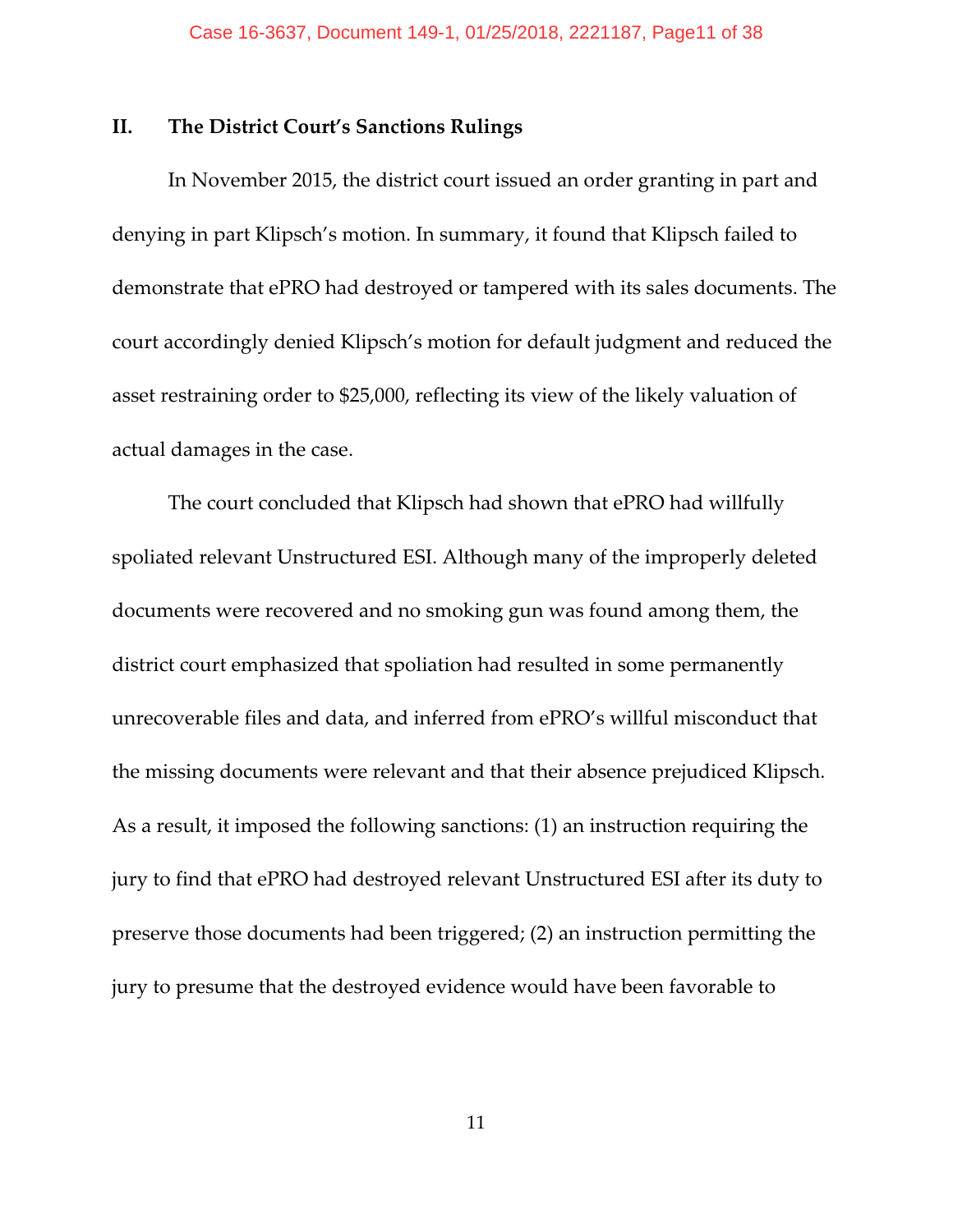Klipsch; and (3) reasonable costs and fees associated with the discovery motion, beginning with Klipsch's second round of depositions in Hong Kong.

Both parties moved for reconsideration. Other than a small revision to one aspect of its Unstructured ESI findings, however, the district court's ruling remained unchanged. After a careful examination of Klipsch's fee submissions, the court awarded Klipsch a total of \$2.68 million as compensation for the additional discovery efforts occasioned by ePRO's misconduct.<sup>3</sup> The court rejected ePRO's arguments that the amount was excessive either as compared to the small amount of actual compensatory damages likely at issue in the case, or as a result of Klipsch's failure to uncover evidence of any additional infringing sales or spoliation of sales records.

The court deemed ePRO to be a dissipation risk in light of its persistent failure to comply with court orders or discovery protocols. It accordingly imposed a restraint on ePRO's assets in the amount of the monetary sanctions. It also imposed an additional \$2.3 million restraint, which amount it determined would be appropriate to secure Klipsch's likely recovery of treble damages and attorney's fees at the conclusion of the case. At ePRO's request, the court

 $3$  The court reduced the amount Klipsch requested by approximately \$300,000 because Klipsch failed to provide credentials for one of its attorneys.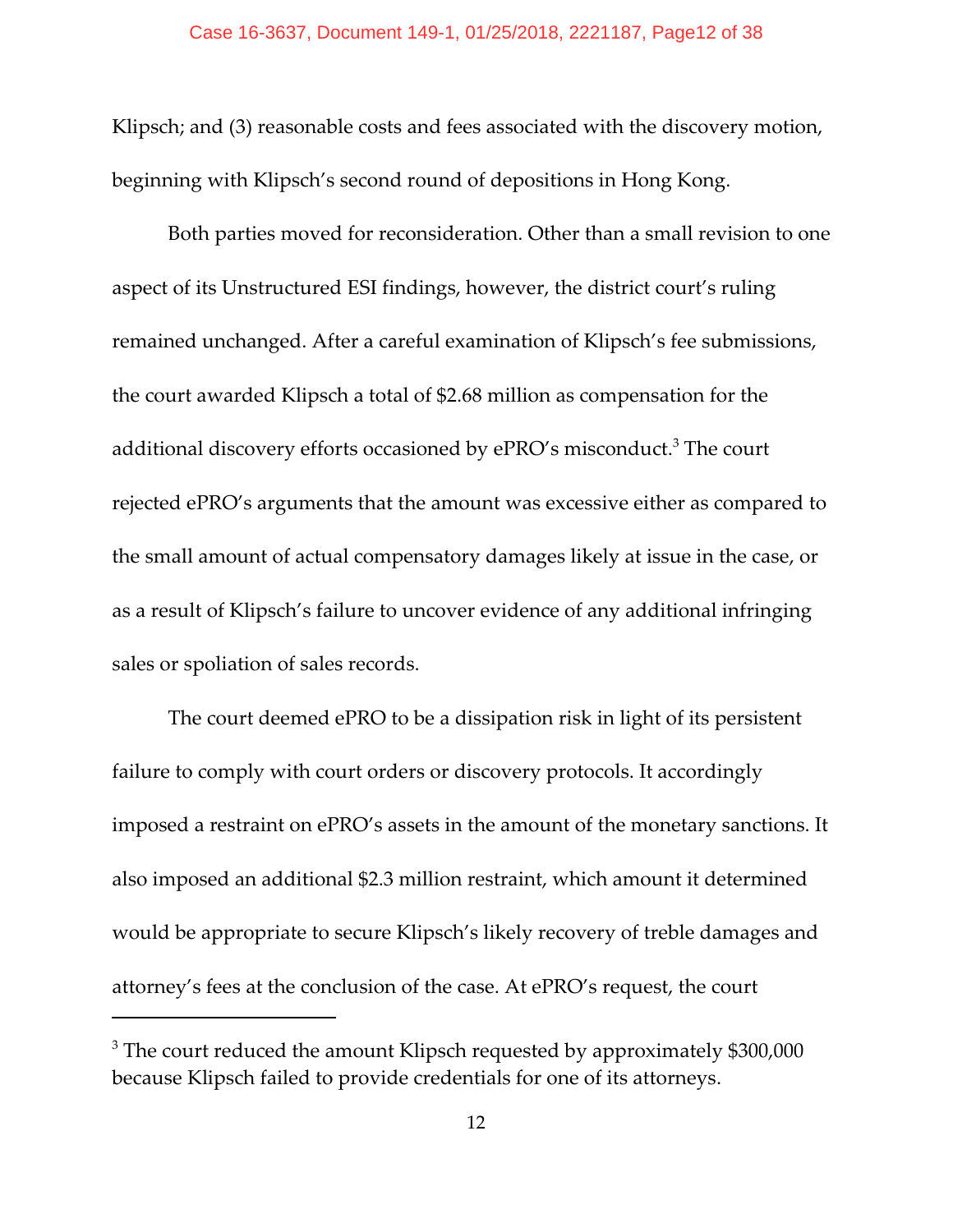permitted the parties to determine whether the resulting \$5 million in total restraints would be held in a restraint, a separate bond, or some combination thereof.

The parties now appeal those rulings.

#### **DISCUSSION**

As a preliminary matter, we note that the restraint on ePRO's assets is a form of injunctive relief that provides the basis for our jurisdiction to hear this interlocutory appeal. 28 U.S.C. § 1292(a)(1). Because the remainder of the parties' arguments concern matters that are inextricably bound up with the validity of that injunction, we also have jurisdiction to resolve those disputes. *See Amador v. Andrews*, 655 F.3d 89, 95 (2d Cir. 2011).

We review each of the issues raised in these cross-appeals for abuse of discretion. *See West v. Goodyear Tire & Rubber Co.*, 167 F.3d 776, 779 (2d Cir. 1999) (discovery sanctions); *United States v. Fabian*, 312 F.3d 550, 557 (2d Cir. 2002), abrogated on other grounds by *United States v. Parkes*, 497 F.3d 220 (2d Cir. 2007) (evidentiary determinations); *EEOC v. KarenKim, Inc.*, 698 F.3d 92, 99 (2d Cir. 2012) (grant of injunctive relief). "A district court abuses its discretion if it (1) bases its decision on an error of law or uses the wrong legal standard; (2) bases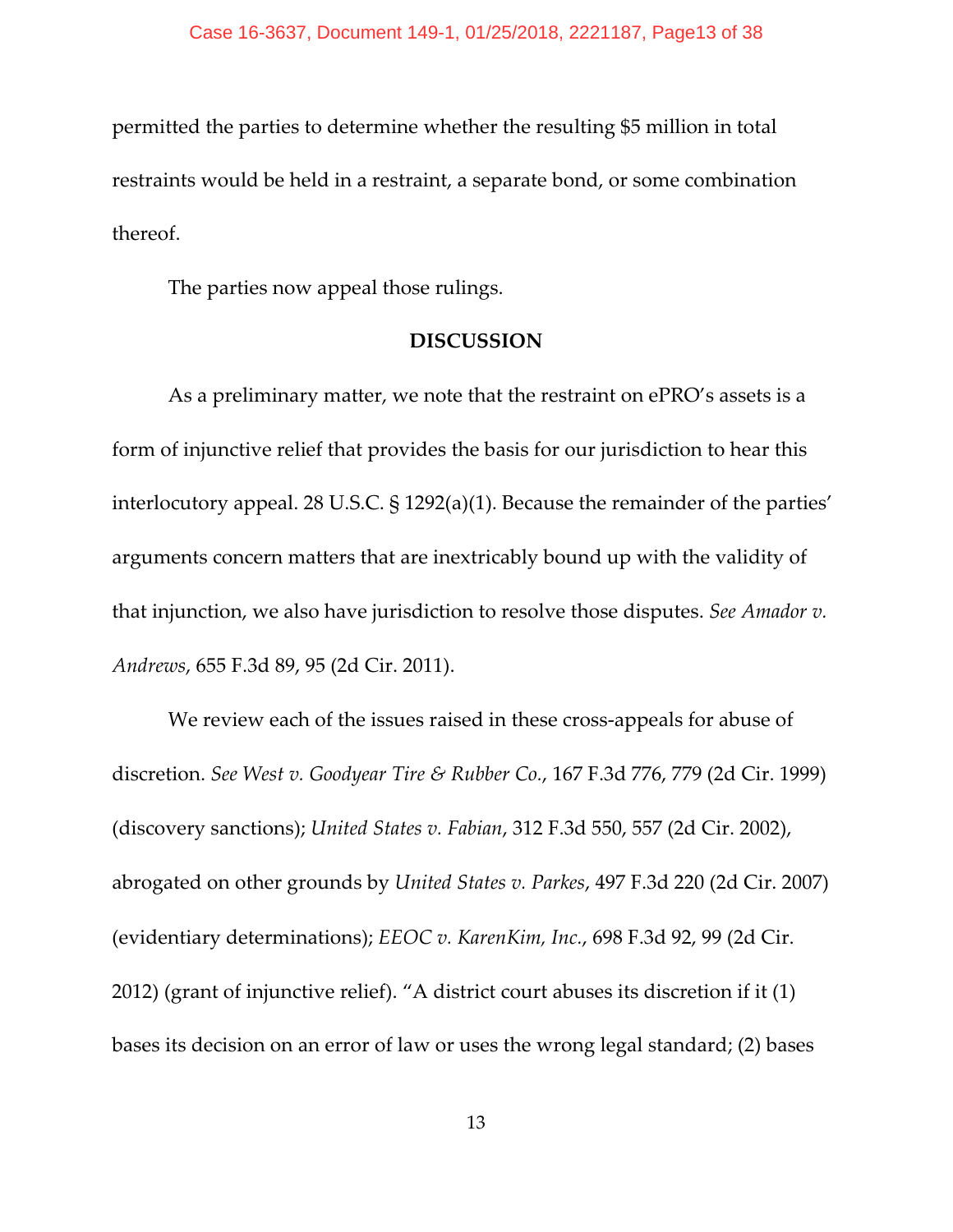#### Case 16-3637, Document 149-1, 01/25/2018, 2221187, Page14 of 38

its decision on a clearly erroneous factual finding; or (3) reaches a conclusion that, though not necessarily the product of a legal error or a clearly erroneous factual finding, cannot be located within the range of permissible decisions." *KarenKim*, 698 F.3d at 99–100 (internal quotation marks omitted).

We determine that the district court did not err in its careful factual findings, nor did it base any aspect of its decision on an incorrect legal standard. The primary engine of ePRO's appeal appears to be the fact that the district court imposed \$2.7 million in sanctions in a case that it agreed will likely result in about \$20,000 in damages. We hold that the district court's award properly reflects the additional costs ePRO imposed on its opponent by refusing to comply with its discovery obligations. Because we conclude that the remainder of the parties' arguments are also without merit, we affirm the district court's rulings.

### **I. Evidentiary and Factual Arguments**

The parties raise an assortment of evidentiary and factual challenges to the district court's rulings. We assume the parties' familiarity with the issues and we commend the district court for its cogent explanation of the highly technical factual details underpinning these debates.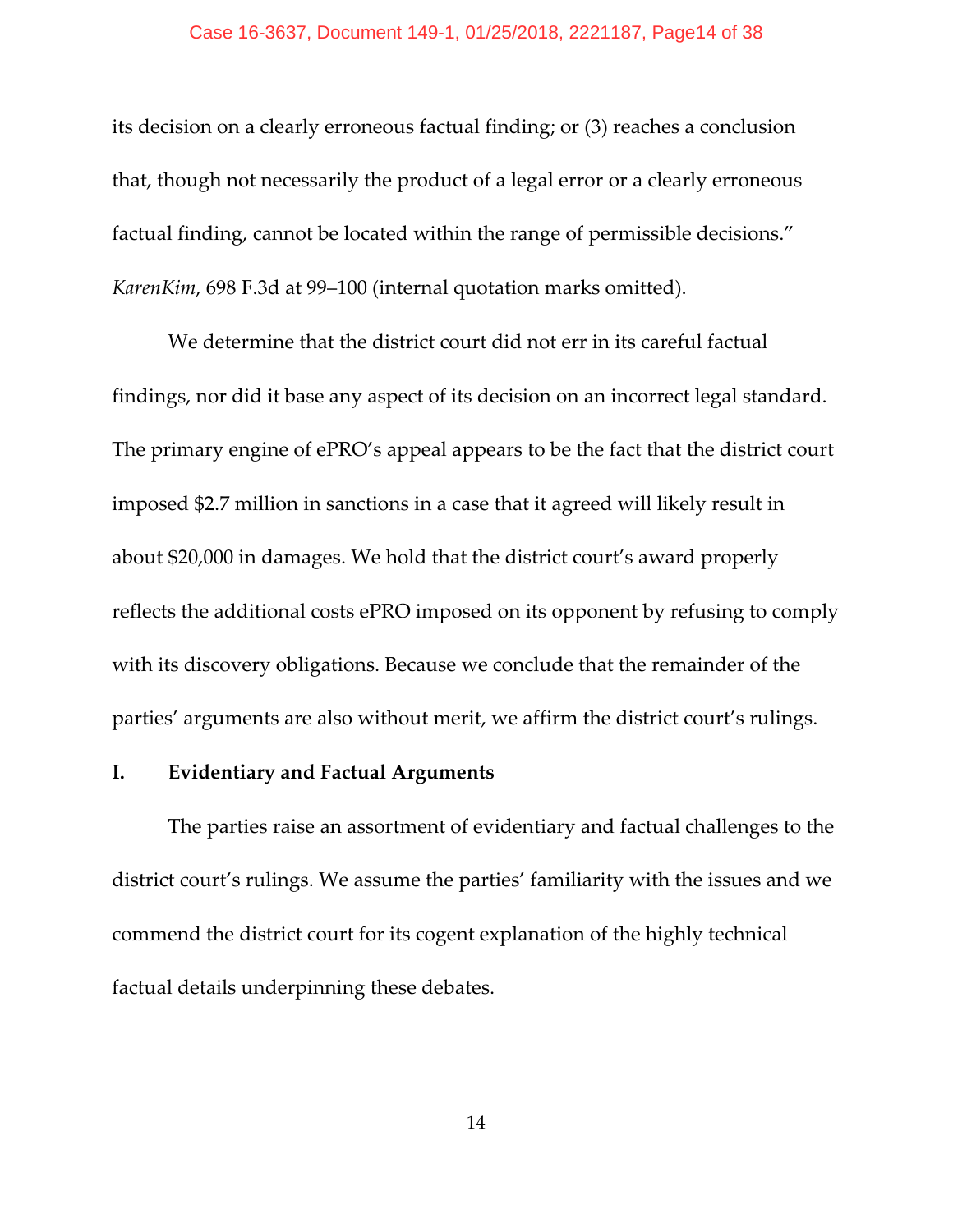### *A. Evidence Considered by the District Court*

ePRO argues that the district court abused its discretion by admitting Regard's supplemental reports and declarations, and by relying on any of his reports for the truth of the matter asserted therein. None of those evidentiary challenges has merit.

First, ePRO argues that some of Klipsch's evidence should not have been considered because it was not timely submitted. The materials ePRO contends should have been excluded, however, were provided to ePRO before the January 2015 hearing. Although it is unclear from the record before us whether ePRO has adequately preserved its objection to the admission of that evidence, the district court was aware of ePRO's concerns about the timing of the disclosures, and, indeed, granted ePRO's motion to strike (other) evidence that was submitted only days before the hearing. We see no abuse of discretion in those rulings.

Next, ePRO argues that the district court abused its discretion when it considered Klipsch's post-hearing supplemental expert report, but rejected ePRO's response. It is not an abuse of discretion to give one party the last word, particularly after the court has already permitted the parties to exchange multiple expert reports and to cross-examine witnesses during a multi-day evidentiary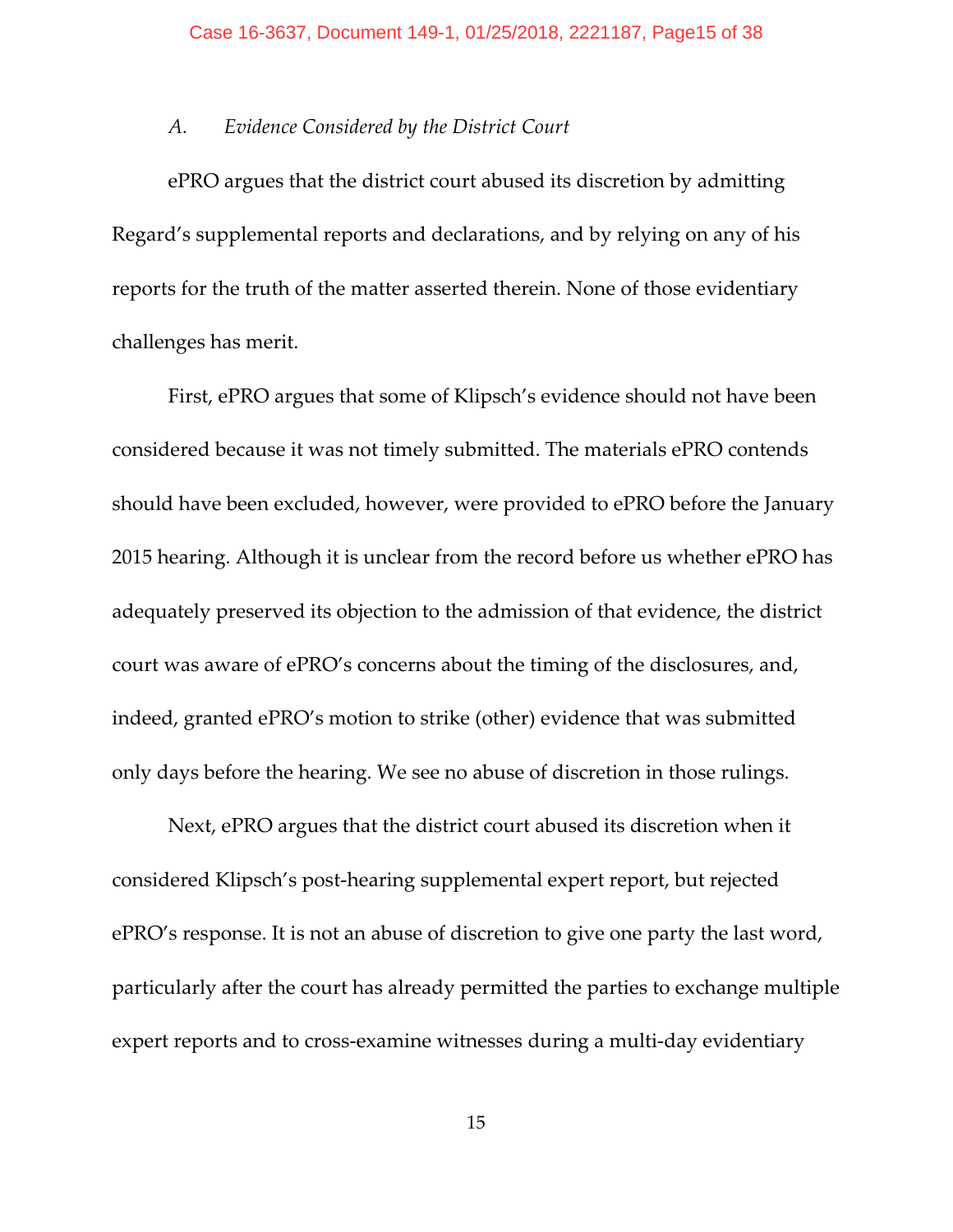hearing. In any event, striking the portions of the district court's factual findings that relied solely on Regard's final report would have no impact on the validity of its overall ruling.

Finally, ePRO argues that Regard's reports should not have been relied on for the truth of the matters asserted therein because the district court allegedly sustained ePRO's objection to the admission of his initial report for that purpose. But ePRO did not object to the acceptance of Regard as an expert, and his reports simply provided the factual details supporting his expert opinions. Thus, we conclude that challenge, too, lacks merit.

### *B. Spoliation of Unstructured ESI*

ePRO argues that the district court erred when it found that ePRO had willfully spoliated Unstructured ESI. The district court found evidence of five methods of spoliation: (1) 4,596 responsive files or emails were manually deleted, although all of these documents were eventually recovered;<sup>4</sup> (2) seven employees

 $4$  ePRO suggests that Regard initially found 3,489 deleted files and then revised that number with new methodology to 4,596 files. Those numbers are actually drawn from different data sets: the former number was Regard's initial determination as to how many files were permanently deleted by data wiping software, which was eventually revised down to 31; whereas the latter was always the number of emails manually deleted and recovered. As the district court noted, Regard himself explained that distinction on cross-examination.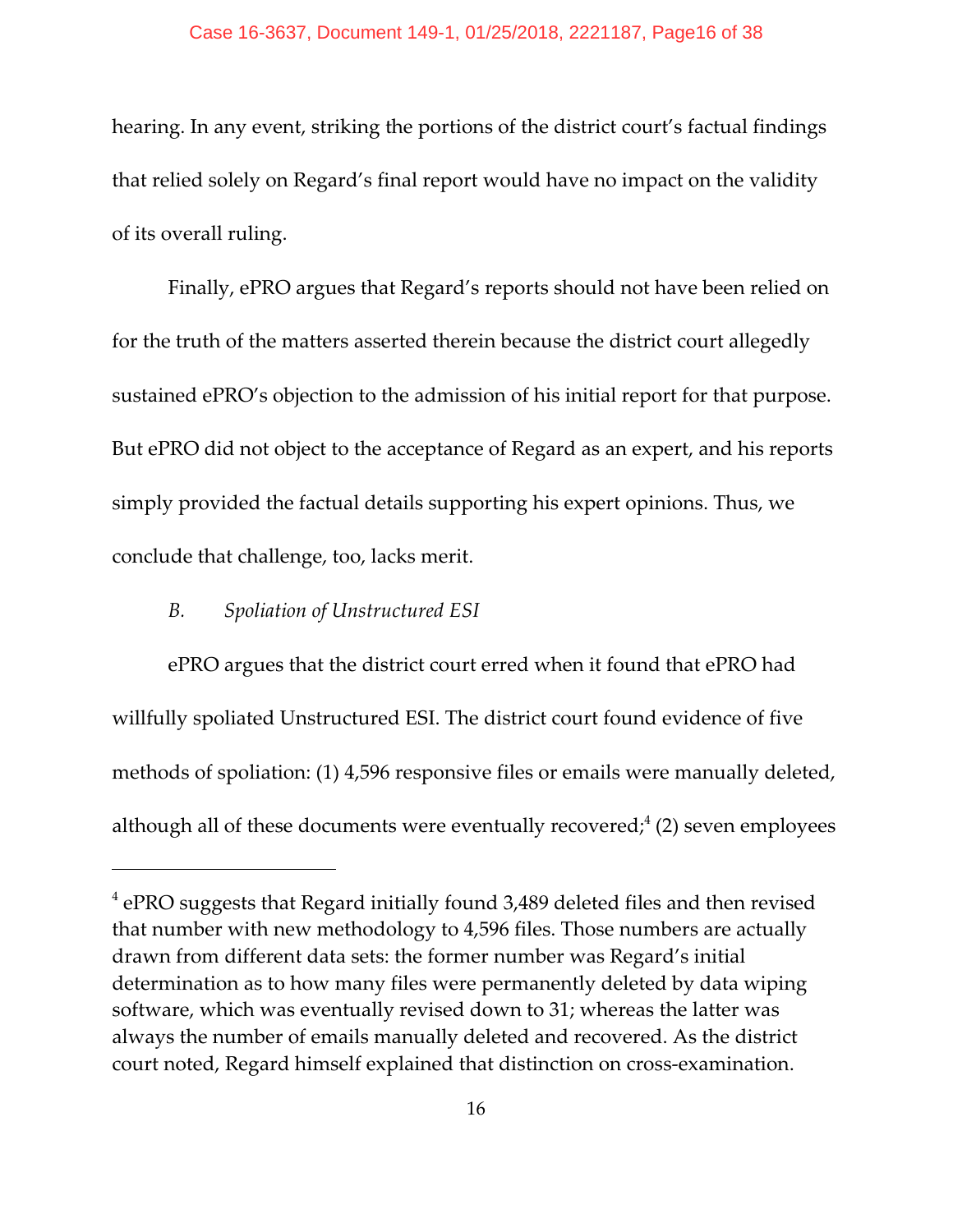used data-wiping programs shortly before the forensic examination began, resulting in 31 permanently unrecoverable files; (3) eighteen employees ran operating systems upgrades during the litigation hold period, which resulted in the loss of their program usage data; (4) ePRO failed to provide access to the email accounts of seven employees who had worked on its email direct marketing homepage but were no longer employed with the company, and deleted or failed to provide access to the email accounts of twelve other custodians of discoverable data; and (5) 32 out of 36 identified custodians, including ePRO's CFO and the employee coordinating Regard's access to ePRO's data for his examination, refused to permit access to their accounts on a private messaging system, which, although primarily used for personal communication, were listed on their corporate email signatures.

The party seeking discovery sanctions on the basis of spoliation must show by a preponderance of the evidence: "(1) that the party having control over the evidence had an obligation to preserve it at the time it was destroyed; (2) that the records were destroyed with a culpable state of mind; and (3) that the destroyed evidence was relevant to the party's claim or defense such that a reasonable trier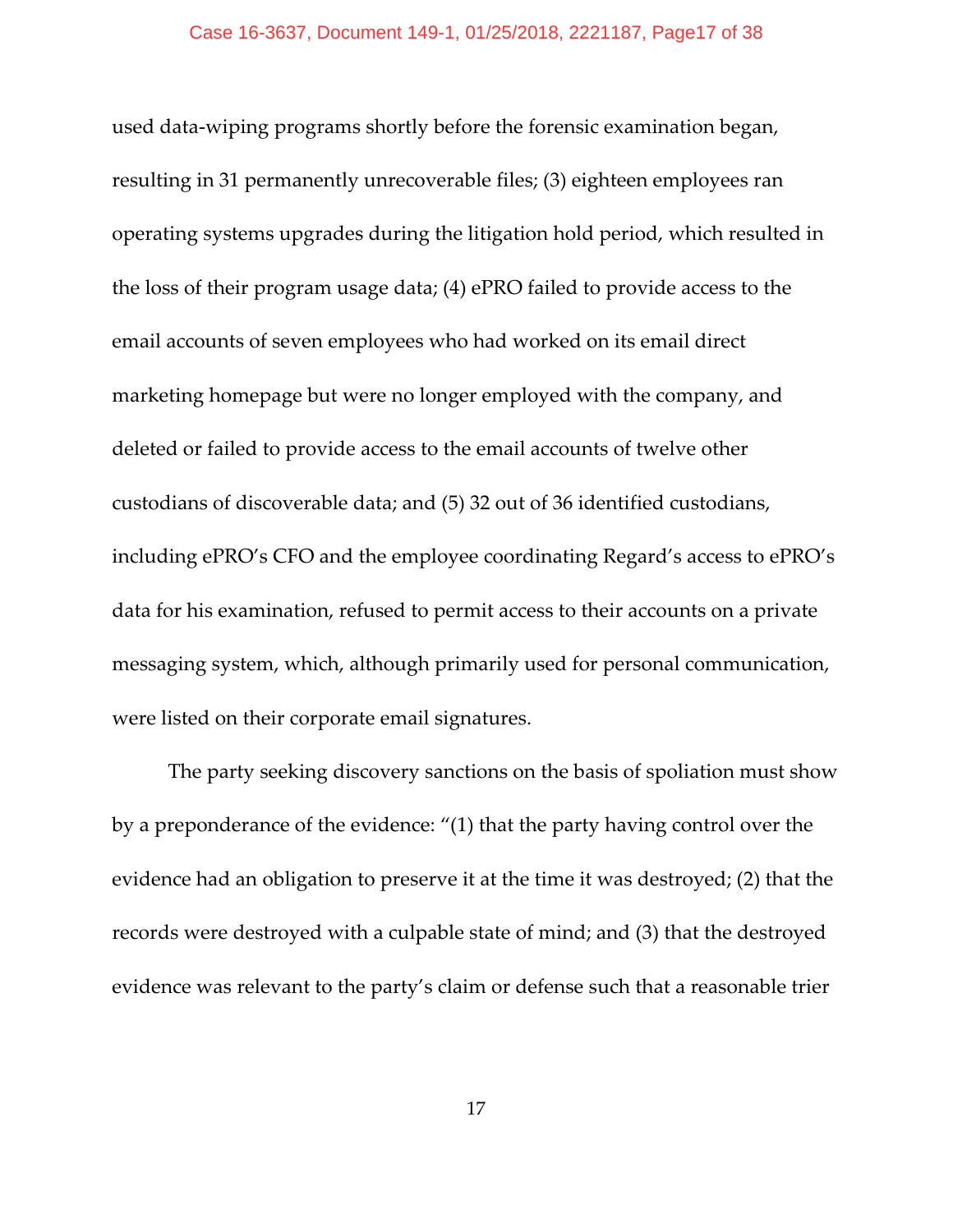of fact could find that it would support that claim or defense." *Chin v. Port Auth. of N.Y. & N.J*, 685 F.3d 135, 162 (2d Cir. 2012) (internal quotation marks omitted).

The district court did not clearly err in determining that each of those elements had been met here. ePRO's arguments to the contrary with respect to the manually deleted emails and the operating system reinstallations fail to recognize that the district court did not find that each instance of spoliation was equally probative of willfulness, nor that every method resulted in the permanent destruction of presumptively relevant data. Instead, the district court inferred relevance and prejudice only from the unrecoverable data, and viewed the various means of deleting data as cumulative proof that ePRO's spoliation was willful.

ePRO also spends significant effort trying to undermine the district court's factual findings regarding exactly which employee used which data-wiping program at which time. But ePRO does not contest that the district court properly made the following findings: multiple custodians of discoverable data had data-wiping software on their devices during the litigation hold period; at least some of those programs were last used at a time very close to the initiation of Klipsch's forensic examination; and the use of those programs resulted in the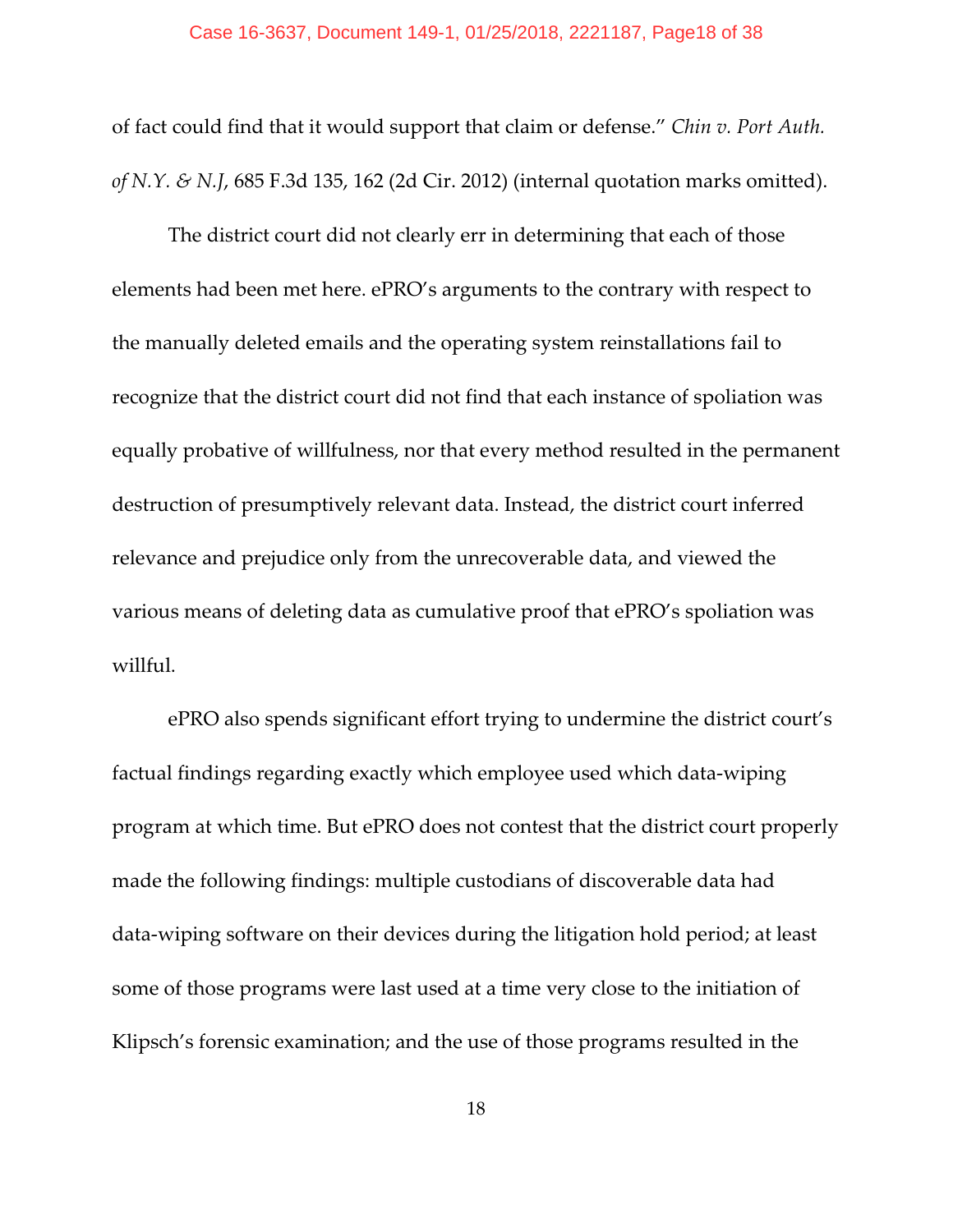permanent deletion of 31 files. Those facts are sufficient to support the district court's finding of willful spoliation, and ePRO's expert's opinion that some of the specific data had been commingled and therefore could not reliably be attributed to any particular individual does not change that conclusion. Moreover, ePRO's evidence on commingling was contested and to some extent incomplete because ePRO's expert testified that commingling was only one possible explanation for the duplicative data. Accordingly, the district court did not clearly err when it declined to adopt ePRO's view of the evidence.

Finally, ePRO contends that its inability to provide access to certain email and messaging accounts should not have been construed as evidence of willful spoliation because those accounts were primarily for private use. But the district court determined that ePRO was required to provide access to all of those accounts because they were also sanctioned for business use. As the district court noted, it was undisputed that ePRO's employees included their private messaging addresses in their work email signatures, installed the messaging software on their work computers, and sometimes used the specified private email accounts for business reasons. That ePRO did not have a software usage policy in place requiring its employees to segregate personal and business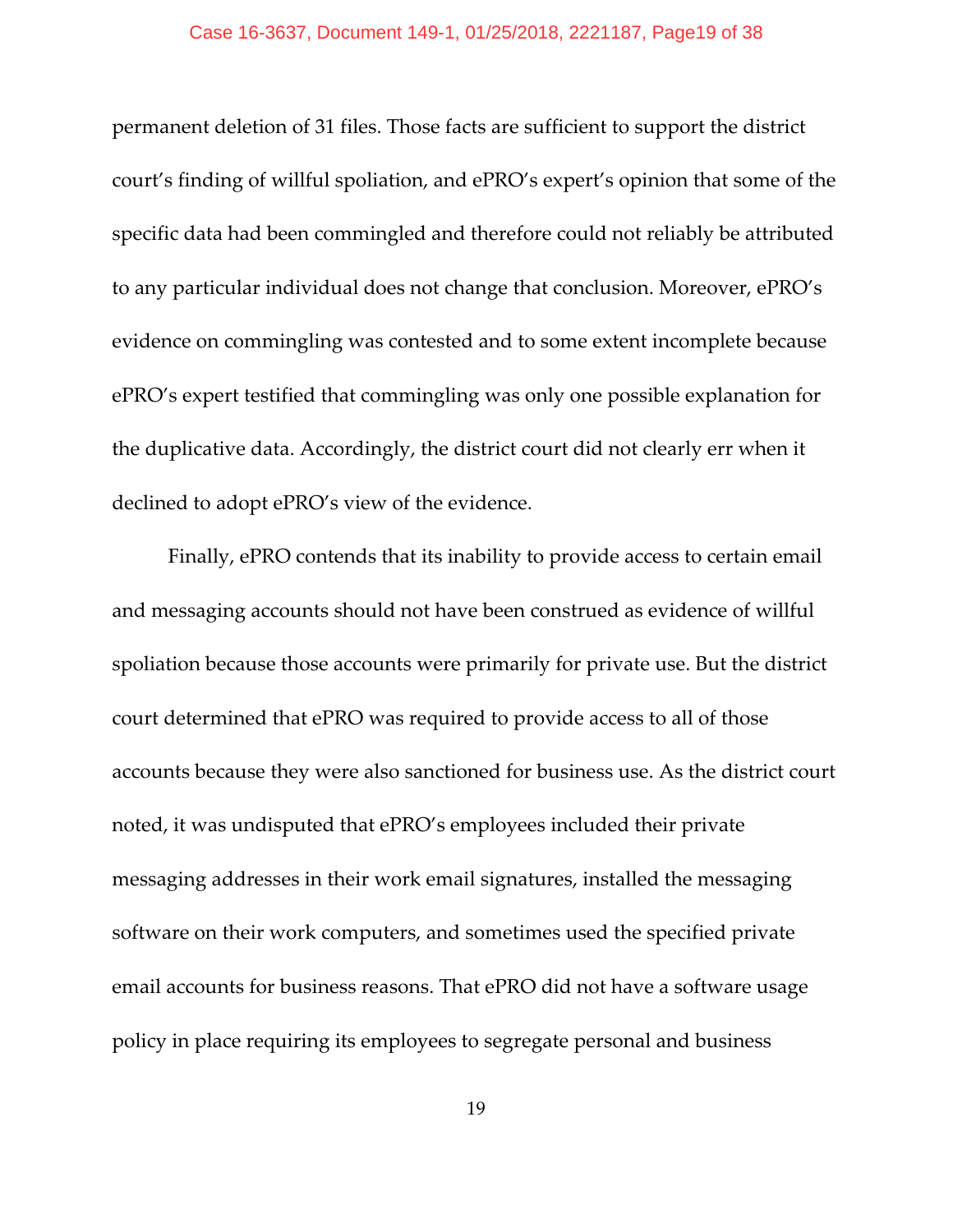accounts or to otherwise ensure that professional communications sent through personal accounts could be preserved by the company for litigation purposes was the company's own error. ePRO cannot use that oversight as an excuse to avoid discovery, nor can it complain because the resulting and wholly foreseeable deletion of material that could well have contained relevant evidence gave rise to sanctions.

Thus, we find no clear error in the district court's factual findings regarding the spoliation of Unstructured ESI.<sup>5</sup>

# *C. Lack of Spoliation of Structured ESI*

In what has been styled a cross-appeal but might be better understood as advocating an additional or alternative ground on which to affirm the sanctions, Klipsch argues that the district court erred when it declined to find that ePRO

 $3$  Relatedly, ePRO argues that the district court abused its discretion by imposing the permissive and mandatory adverse inference instructions because the district court determined that the unrecoverable data could be used to infer that ePRO had willfully engaged in infringing sales and Klipsch already had sufficient evidence of willfulness before the spoliation was discovered. We note that the instruction allowing the jury to infer that the lost data would have been favorable to Klipsch was permissive, rather than mandatory. Moreover, as discussed above, we conclude that the district court did not abuse its discretion when it inferred prejudice from ePRO's spoliation of its Unstructured ESI. The imposition of an adverse inference instruction on the same basis was appropriate for the same reasons.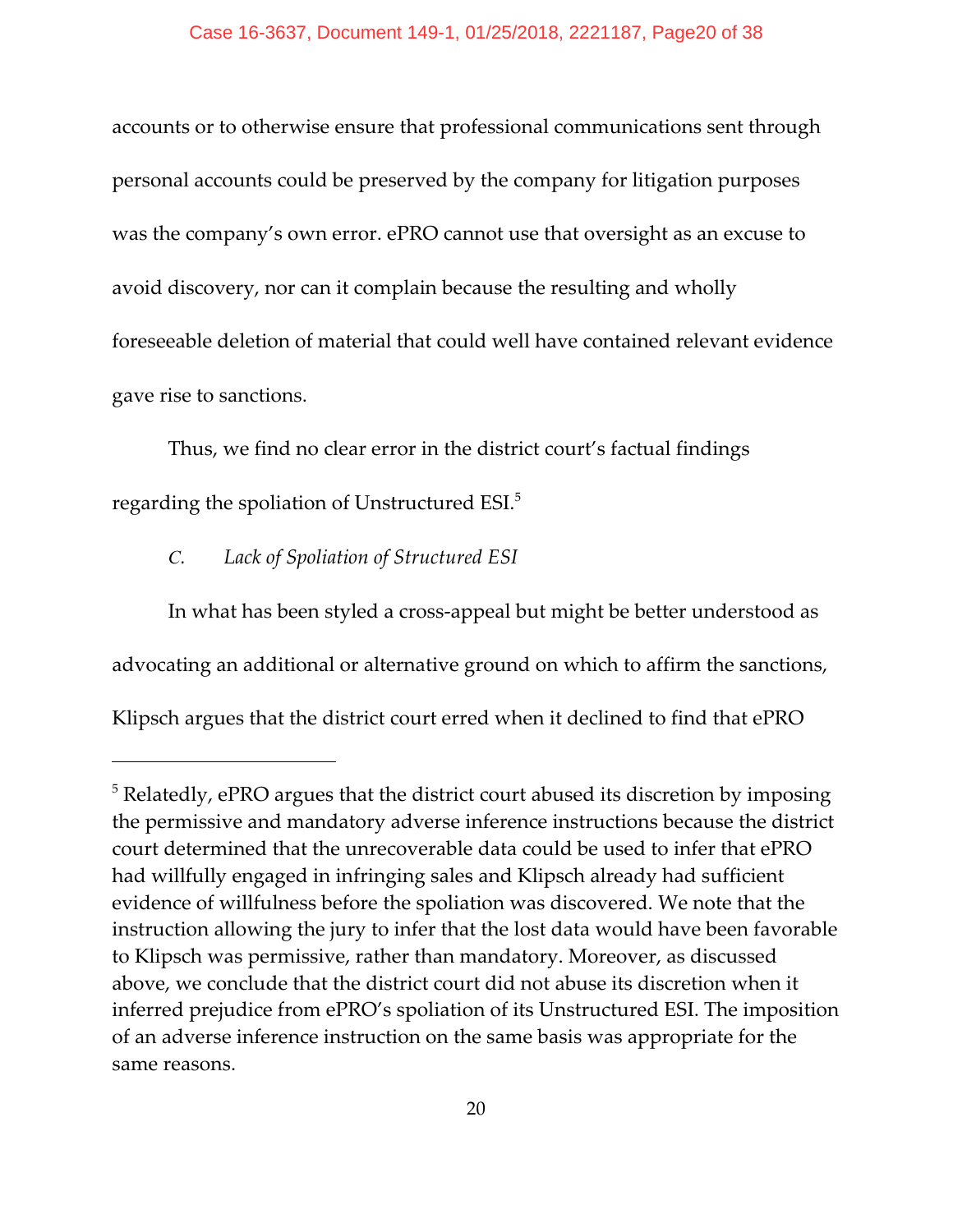had willfully spoliated direct evidence of sales, which the parties refer to as "Structured ESI." Klipsch concedes that its examination did not uncover any direct evidence that ePRO's sales data had actually been tampered with, nor that ePRO was otherwise concealing a greater volume of infringing sales. Instead, Klipsch argues that ePRO's failure to preserve static backup copies of its sales databases deprived Klipsch of a crucial means of verifying the historical accuracy of its live sales data.

ePRO maintains a live sales database that extracts and cross-references data from separate modules tracking inventory, orders, and shipments. Regard observed that the sales records in the live database were consistent with what had previously been produced, but because he found evidence that the database had been subject to editing, he nevertheless concluded that the sales records were unreliable. Jelen, ePRO's Structured ESI expert, agreed that it was possible to edit the live database and noted that some such edits would be expected in the normal course of business; however, he opined that it would be extremely difficult to completely remove evidence of a transaction from all three modules, and noted there was no evidence of such an effort nor of any inconsistency across the modules.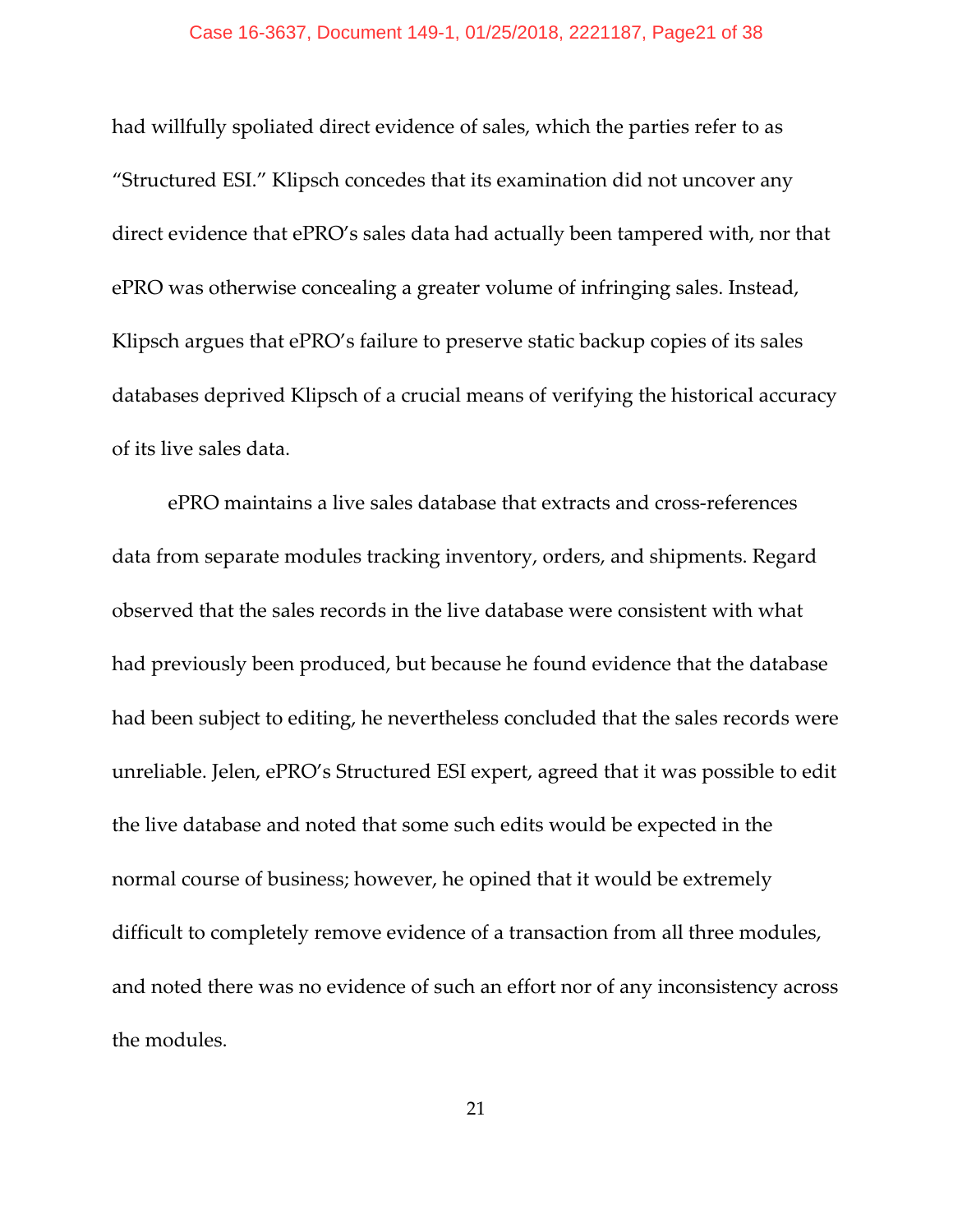In addition to the live database, ePRO's policies also require it to generate backup copies of the sales database for disaster recovery purposes on a regular basis as well as every time the system undergoes a specified "major event." Those copies presumably would not have been subject to editing in the normal course, and therefore could have been used as references against which to check the accuracy of the live data. Klipsch asserts that ePRO had an obligation to preserve the backup copies of its sales databases as unique sources of historical sales data.

But even where a party has shown that its opponent had an obligation to preserve certain evidence and willfully failed to do so, sanctions need not automatically follow; instead, we have simply held that such conduct *may* provide sufficient circumstantial evidence that relevant and prejudicial data was lost. *See, e.g.*, *Fujitsu Ltd. v. Fed. Exp. Corp.*, 247 F.3d 423, 436 (2d Cir. 2001) ("Once a court has concluded that a party was under an obligation to preserve the evidence that it destroyed, it must then consider whether the evidence was intentionally destroyed, and the likely contents of that evidence. The determination of an appropriate sanction for spoliation, if any, is confined to the discretion of the trial judge[.]") (internal citations omitted). That is to say, the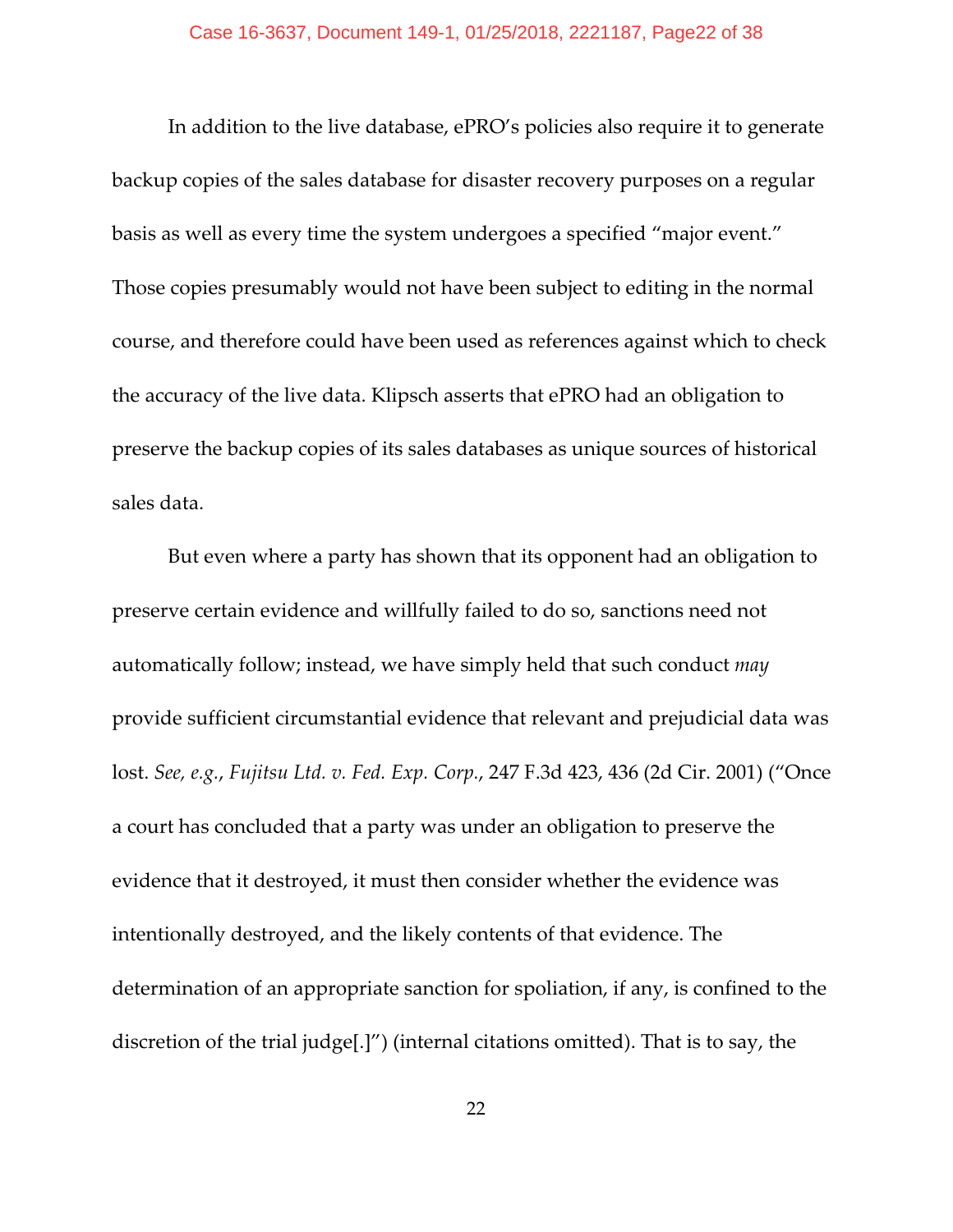district court retains its discretion to impose discovery sanctions—or not—so long as that determination is not based on a legal or factual error. *See id*. We conclude that the district court did not abuse its discretion here when it chose not to infer that the lost backups would have included information that was relevant or that its unavailability prejudiced Klipsch. Jelen's testimony provided adequate support for a determination that the otherwise undetectable destruction of sales data was unlikely, and, as the district court pointed out, even Klipsch's own expert was unwilling to affirmatively endorse the theory that such conduct had actually occurred.

In sum, we find no clear error with respect to the district court's factual findings, nor any abuse of discretion with respect to its evidentiary rulings.

# **II. Amount of Monetary Sanction**

ePRO argues that the monetary sanctions imposed against it are so out of proportion to the value of the evidence uncovered by Klipsch's efforts or to the likely ultimate value of the case as to be impermissibly punitive and a violation of due process. That position, although superficially sympathetic given the amount of the sanction, overlooks the fact that ePRO caused Klipsch to accrue those costs by failing to comply with its discovery obligations. Such compliance is not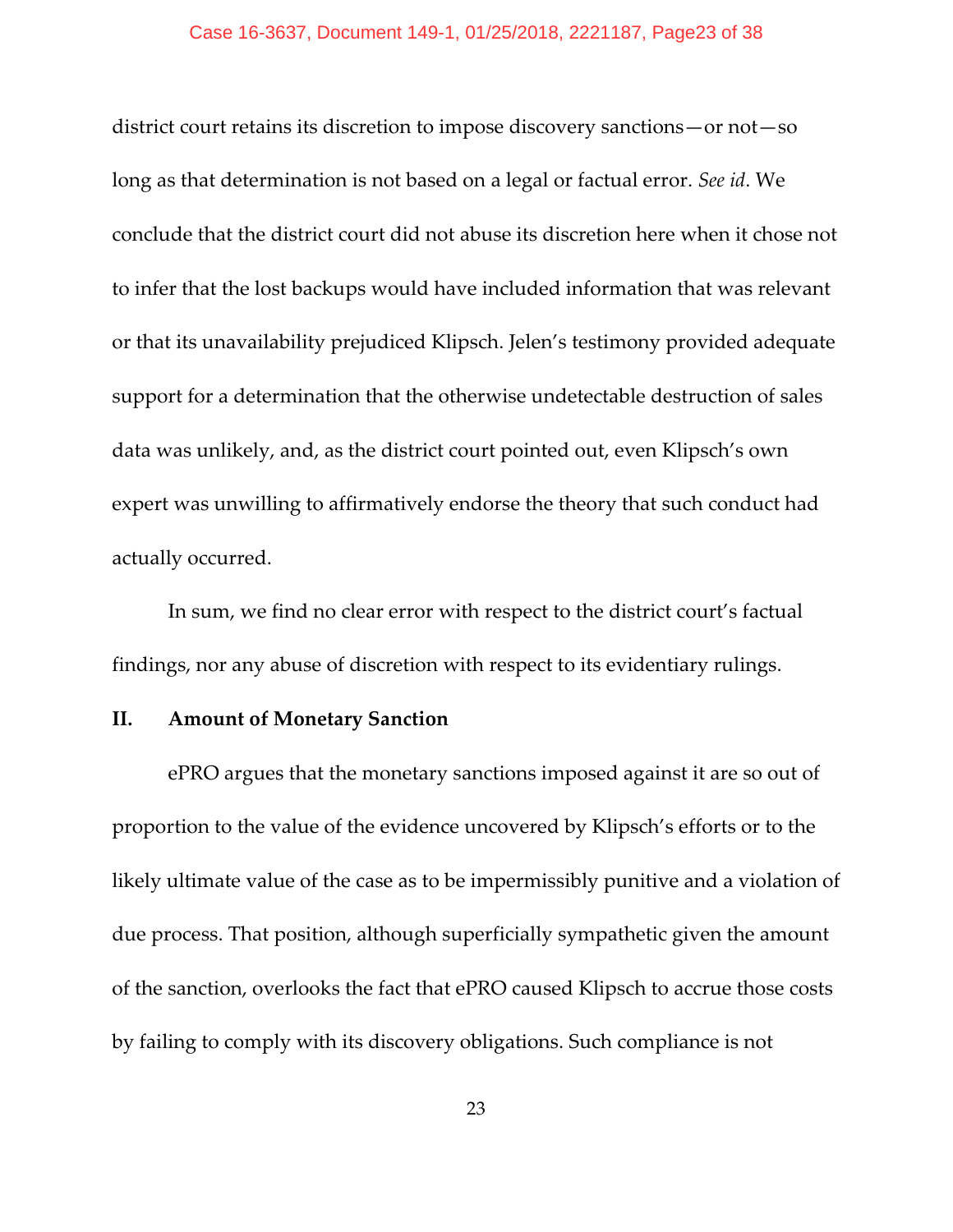optional or negotiable; rather, the integrity of our civil litigation process requires that the parties before us, although adversarial to one another, carry out their duties to maintain and disclose the relevant information in their possession in good faith.

The extremely broad discovery permitted by the Federal Rules depends on the parties' voluntary participation. The system functions because, in the vast majority of cases, we can rely on each side to preserve evidence and to disclose relevant information when asked (and sometimes even before then) without being forced to proceed at the point of a court order. *See Cine Forty-Second St. Theatre Corp. v. Allied Artists Pictures Corp.*, 602 F.2d 1062, 1068 (2d Cir. 1979) (observing that "embroil[ing] trial judges in day-to-day supervision of discovery" is "a result directly contrary to the overall scheme of the federal discovery rules"). The courts are ill-equipped to address parties that do not voluntarily comply: we do not have our own investigatory powers, and even if we did, the spoliation of evidence would frequently be extremely difficult for any outsider to detect.

Moreover, noncompliance vastly increases the cost of litigation by drawing out deadlines and necessitating motion practice. But "[a]n undertaking on the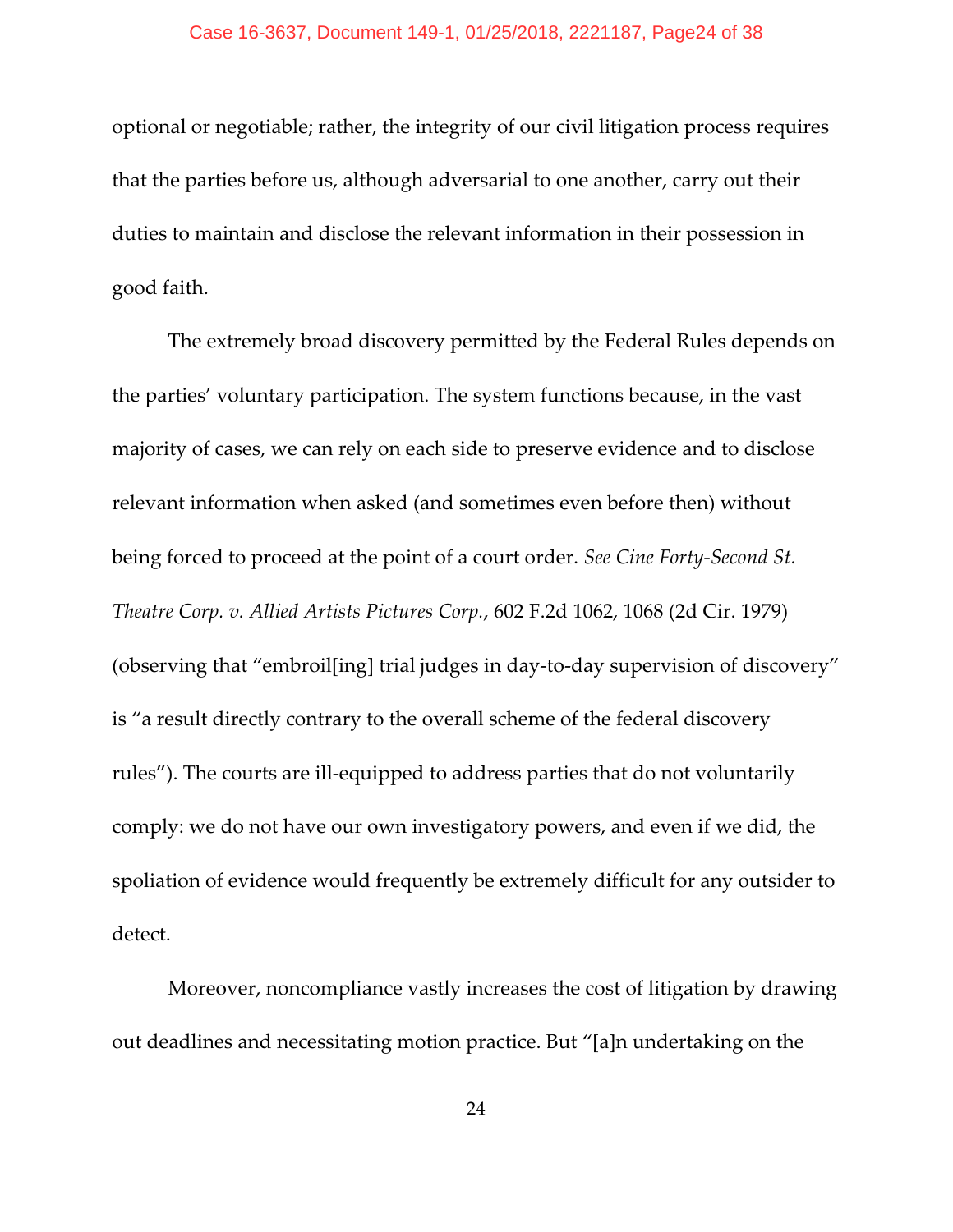scale of the large contemporary suit brooks none of the dilation, posturing, and harassment once expected in litigation." *Id.* at 1067–68. Accordingly, we have held that discovery sanctions are proper even against parties who have belatedly complied with their obligations, because an alternative rule "would encourage dilatory tactics, and compliance with discovery orders would come only when the backs of counsel and the litigants were against the wall." *Id.* at 1068; *see also S. New Eng. Tel. Co. v. Glob. NAPs Inc.*, 624 F.3d 123, 149 (2d Cir. 2010). When, as a result of an opponent's persistently uncooperative behavior, it appears reasonable *ex ante* to conduct expensive corrective discovery efforts, we see no reason why the party required to undertake those efforts should not be compensated simply because it eventually turned out that the obstructive conduct had hidden nothing of real value to the case. Those costs must be placed on the uncooperative opponent in order to deter recalcitrant parties from the cavalier destruction or concealment of materials that the law requires them to retain and disclose.

When we apply those principles to the case at hand, it is clear that the district court did not abuse its discretion by imposing monetary sanctions calculated to make Klipsch whole for the extra cost and efforts it reasonably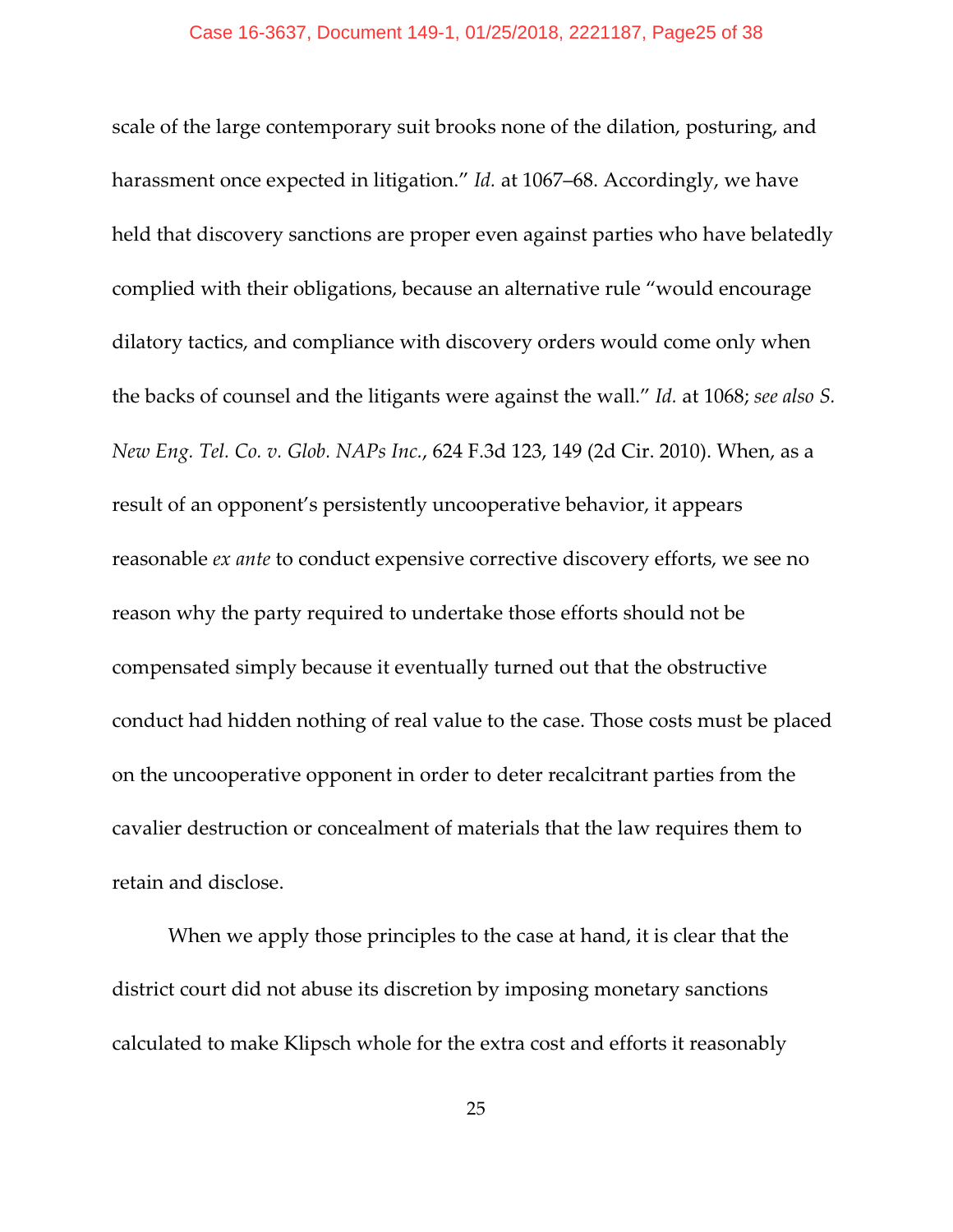undertook in response to ePRO's recalcitrance. Even accepting the district court's conclusion that Klipsch's forensic review failed to uncover proof that evidence of additional infringing sales had been destroyed, neither Klipsch nor the magistrate judge was in any position to know that such would prove to be the case before Klipsch undertook its review. On the contrary, ePRO's persistent refusal to comply with the discovery process provided ample grounds to suspect that the degree of its obstructive conduct would be commensurate with the value of the evidence it was hiding from its adversary and the court.

ePRO's principal objections to that conclusion fall into two buckets: first, it invokes Rule 37 of the Federal Rules of Civil Procedure to suggest that the district court has rewarded Klipsch for engaging in unnecessary and excessive discovery; and second, it argues that the sanctions are disproportionate either to the degree of success Klipsch achieved on its motion or to the ultimate value of the case. We find both arguments unconvincing.

### *A. Rule 37's Limitations on Unnecessary Discovery Sanctions*

ePRO challenges the fee amount as failing to adhere to the principles provided by Rule 37(e) of the Federal Rules of Civil Procedure, which governs when a court may impose sanctions for the spoliation of electronically stored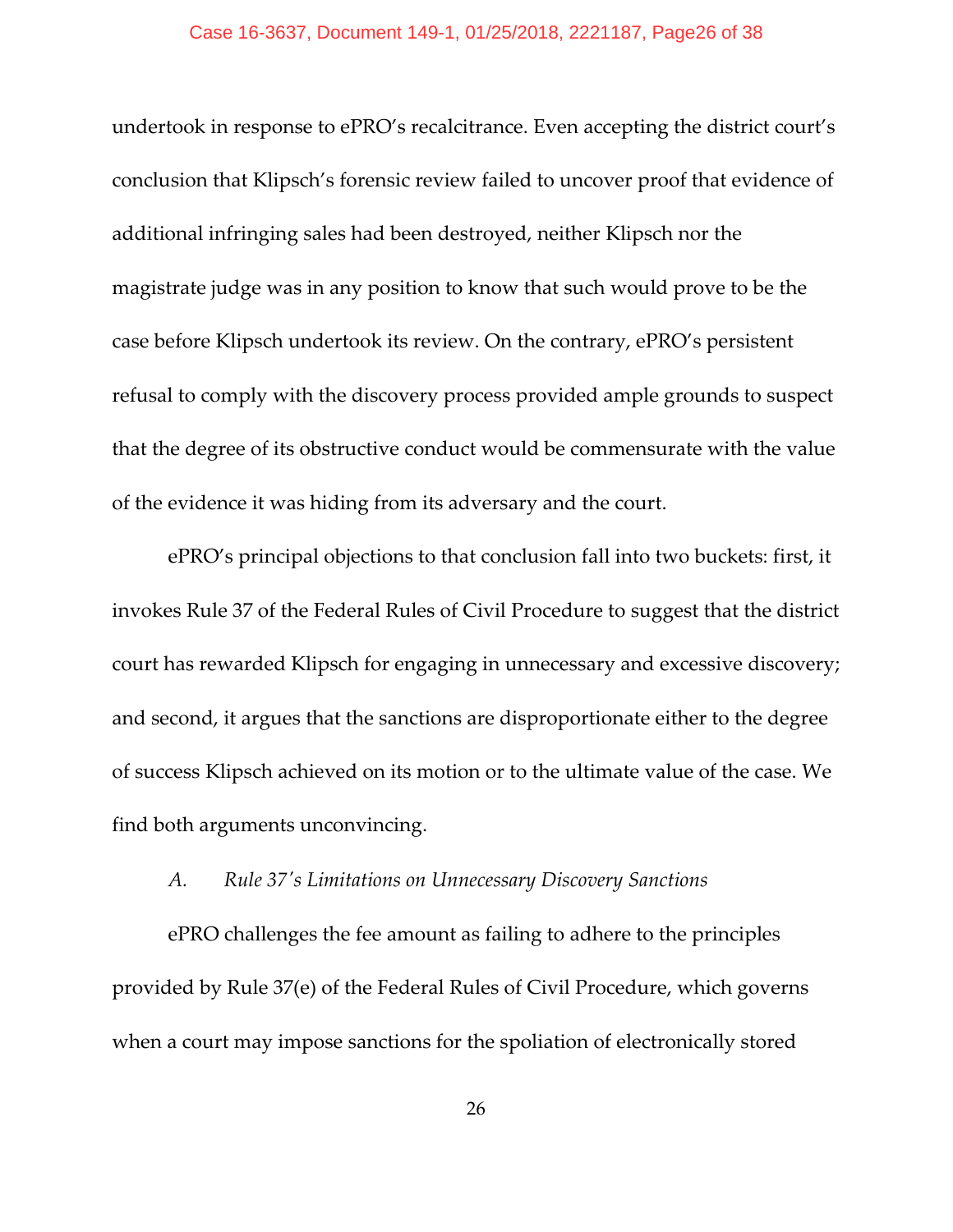information. The district court did not, in fact, rely on Rule 37 as the grounds for the monetary sanctions; instead, the sanctions were imposed under the court's inherent power to manage its own affairs.<sup>6</sup> Nevertheless, ePRO argues that the monetary sanctions were inappropriate under either source of authority. It argues that the monetary sanctions imposed here improperly reward Klipsch for excessive discovery efforts, suggesting Klipsch was not justified in taking such expensive measures to obtain the documents to which it was entitled because it should have known that the ultimate recovery on the merits would remain small in any event. Alternatively, ePRO argues that Klipsch should not be compensated for these efforts because it would have undertaken them regardless of ePRO's conduct. Neither of those arguments finds support in the record before us.

First, we note that there is no special rule requiring parties to suffer an opponent's open and notorious discovery misconduct in small value cases.

<sup>&</sup>lt;sup>6</sup> In particular, the district court relied on the Supreme Court's statement in *Hall v. Cole*, 412 U.S. 1 (1973), that "a federal court may award counsel fees to a successful party when his opponent has acted in bad faith, vexatiously, wantonly, or for oppressive reasons." *Id.* at 5 (internal quotation marks omitted); *see also Chambers v. NASCO, Inc.*, 501 U.S. 32, 45–46 (1991) (same). The district court found that ePRO had acted with the requisite bad faith here, and that finding was not clearly erroneous. Accordingly, we have no occasion to address the parties' arguments regarding whether the amendments to Rule 37 that took effect on December 1, 2015 apply to this case.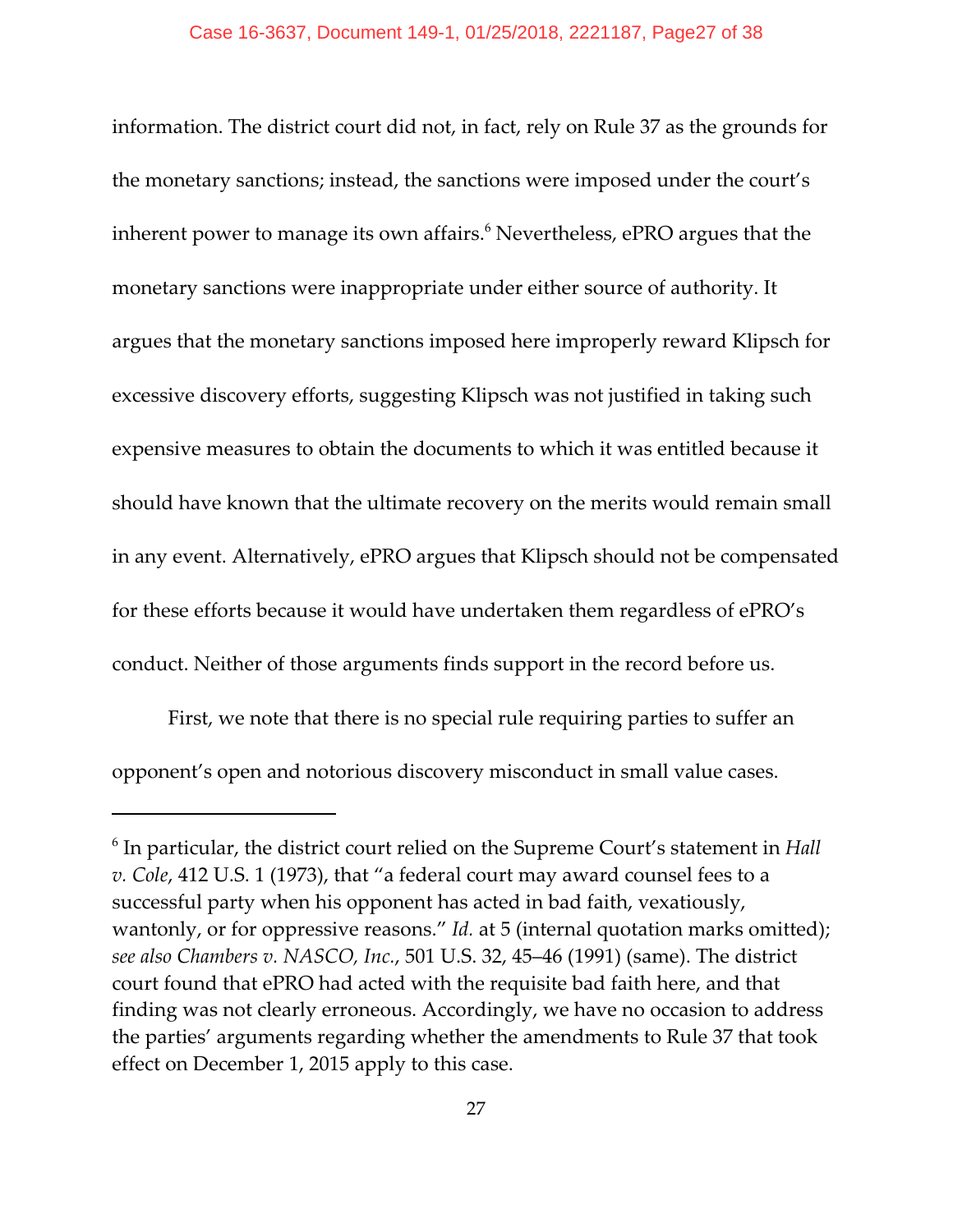Moreover, it is important to recognize the context in which Klipsch undertook its forensic examination of ePRO's files. At that point, the magistrate judge supervising discovery observed that ePRO's evasive conduct had created "evident uncertainty" about the accuracy of its representations regarding the likely value of the case. Joint App. at 1184. Klipsch had every reason to suspect that the documents its search would uncover were likely to be even more damaging than the ones ePRO had already grudgingly disclosed, which suggested that ePRO had misled Klipsch and the court about the provenance of the infringing products and the nature of its business.

Second, the history of the case makes clear that the sanctions and fees awarded in this case were carefully limited to costs Klipsch incurred in direct response to ePRO's misconduct. Klipsch obtained approval from the magistrate judge prior to each of its substantive efforts, and in each case, that approval was given only after ePRO had already squandered an opportunity to correct its own errors. For example, ePRO's failure to implement a litigation hold was first discovered in March 2013, during Klipsch's first round of depositions with ePRO employees, but ePRO was not sanctioned at that time, nor was Klipsch given carte blanche to explore ePRO's files. Instead, ePRO was permitted to hire its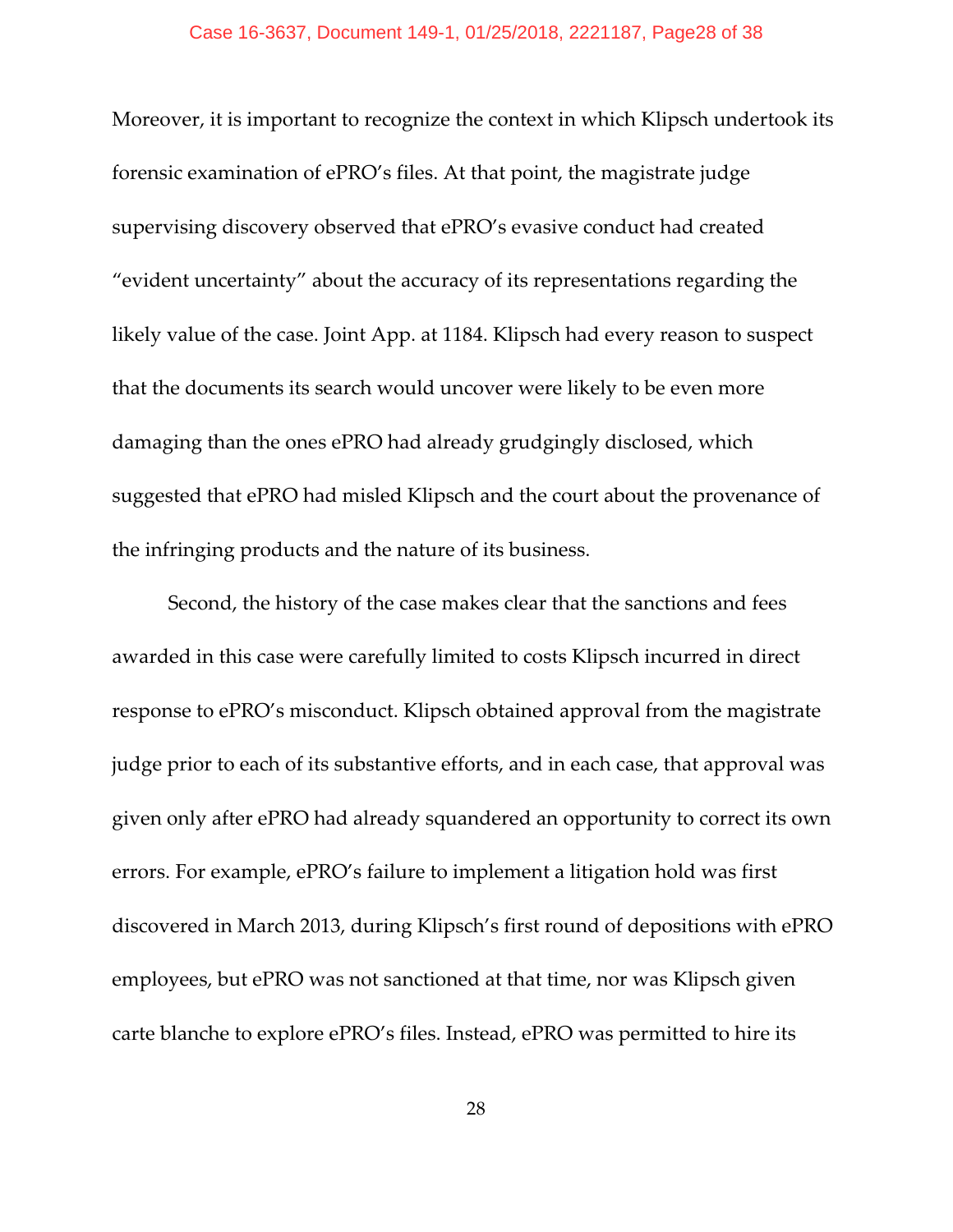own discovery expert to correct the error, which resulted in the production of substantial additional discovery. Klipsch then spent approximately \$550,000 on a second round of depositions occasioned by that late production. It is evident that the district court did not detect any abusive conduct on the part of Klipsch, such as the piling on of discovery demands and investigatory initiatives in order to burden its adversary with wasteful expenses, motions practice, and sanctions. ePRO does not appear to contest the reasonableness of permitting Klipsch to take those remedial depositions, nor can it plausibly assert that Klipsch would have insisted on doing so even if ePRO's initial production had been complete or timely. And only in March 2014, after ePRO had repeatedly shown itself to be an untrustworthy participant in the discovery process, did the magistrate judge determine that Klipsch was "fully justified" in seeking to undertake an independent forensic examination. Joint App. at 1187.

Because the costs for which Klipsch is being compensated were reasonably incurred in direct response to ePRO's misconduct, we cannot conclude that the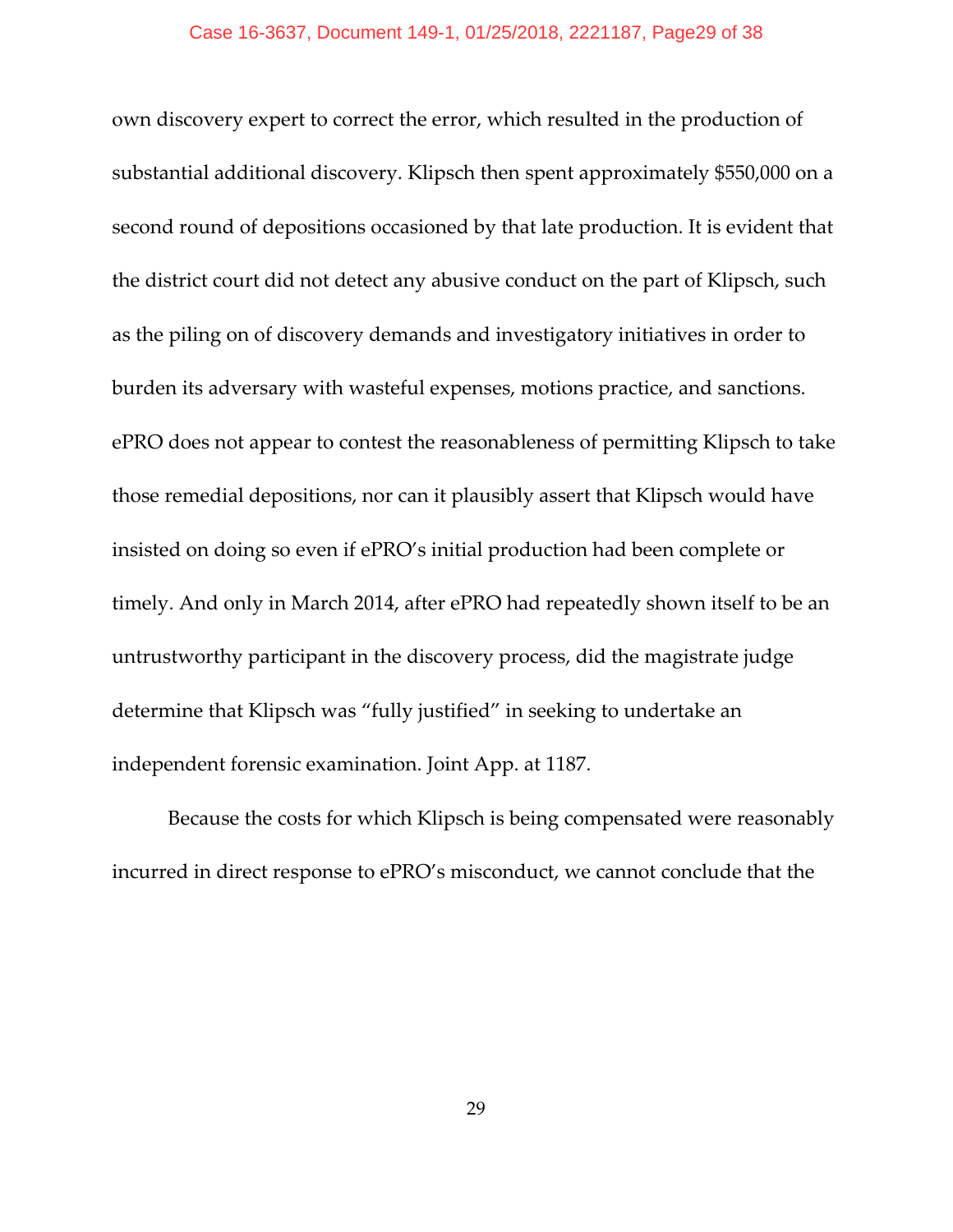#### Case 16-3637, Document 149-1, 01/25/2018, 2221187, Page30 of 38

district court abused its discretion by requiring ePRO to pay monetary sanctions in that amount.<sup>7</sup>

# *B. Proportionality*

Even assuming that Klipsch reasonably undertook these efforts, ePRO contends that the monetary sanctions should nevertheless be reduced on the basis of a principle of proportionality putatively borrowed from fee-shifting cases in the civil rights context.

ePRO first argues that Klipsch should not be completely compensated for its efforts because it did not achieve complete success on its motion. The district court did, however, grant Klipsch substantial relief: it upheld Klipsch's contention that ePRO willfully failed to fulfill its discovery obligations after several court warnings, and it determined that ePRO's spoliation of its

 $\frac{7}{7}$  For substantially similar reasons, we reject ePRO's argument that the monetary sanctions are punitive measures that violate its due process right. The record makes clear that, consistent with *Goodyear Tire & Rubber Co. v. Haeger*, \_\_ U.S. \_\_, 137 S. Ct. 1178 (2017), the monetary sanctions awarded in this case properly reimbursed Klipsch only for "the legal bills that [ePRO's] litigation abuse occasioned." *Id.* at 1186. Thus, there is no need to consider whether ePRO was provided with the heightened procedural requirements that must be afforded to a litigant before it can be subjected to punitive damages beyond what is required to compensate its opponent. *See State Farm Mut. Auto. Ins. Co. v. Campbell*, 538 U.S. 408, 416–18 (2003) (explaining the different procedural requirements for compensatory and punitive damages).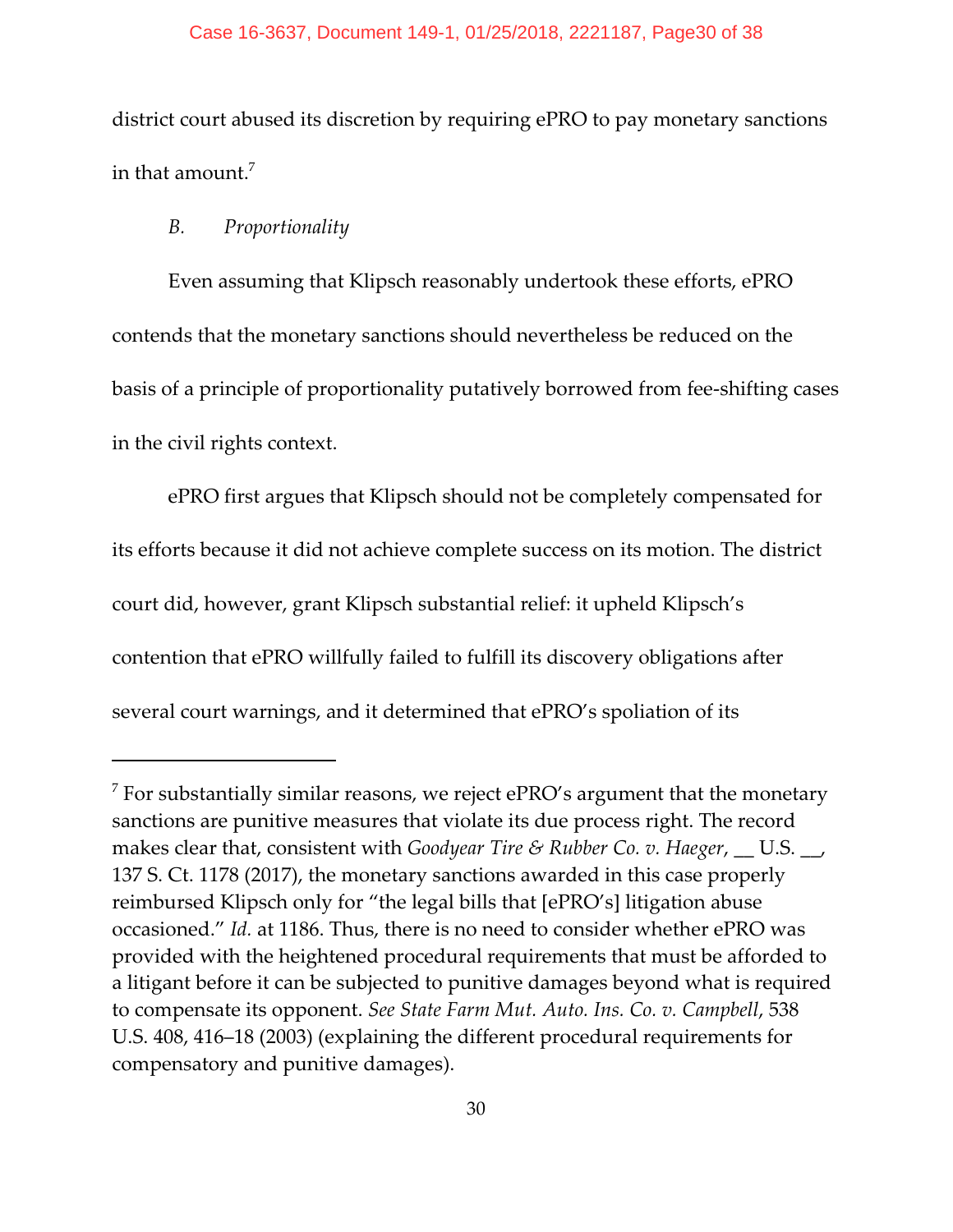Unstructured ESI was sufficiently serious to warrant adverse jury instructions. *See Metrokane, Inc. v. Built NY, Inc.*, No. 06 CIV. 14447(LAK)(MHD), 2009 WL 637111, at \*4 n.3 (S.D.N.Y. Mar. 6, 2009) (determining a discovery sanctions motion to be substantially successful where "the court upheld the movant's contention that Metrokane had failed to fulfill its discovery obligations in the very manner suggested by Built N.Y. and awarded a full range of appropriate relief"). That the district court chose not to view Klipsch's failure to demonstrate willful spoliation of Structured ESI as a lack of success sufficient to justify a proportional reduction of the monetary sanctions was a decision soundly within its discretion.

ePRO also takes various tacks to assert that the sanction should be reduced in light of the small amount of money likely at issue on the merits. But it has not identified any authority limiting a district court's discretion to award a compensatory discovery sanction on the basis of the ultimate damages award. Instead, because discovery sanctions are typically decided independently from the ultimate outcome of the case, it appears that courts routinely award such sanctions without any discussion of the ultimate merits recovery. *See, e.g.*, *E. I. DuPont de Nemours & Co. v. Kolon Indus., Inc.*, No. 3:09-CV-058, 2013 WL 458532,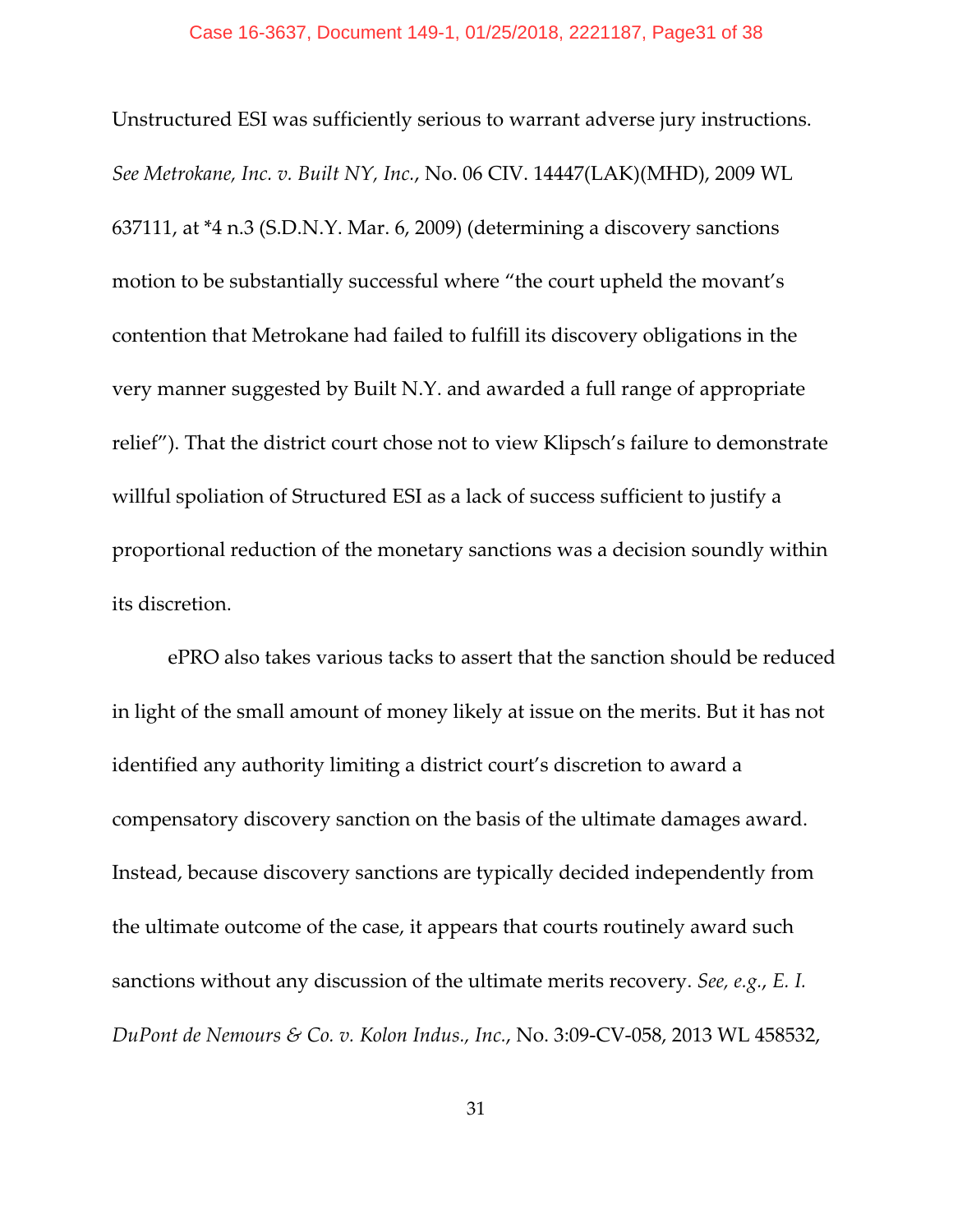at \*3 & n.2 (E.D. Va. Feb. 6, 2013) (observing that there was no need to consider the amount in controversy as a factor in setting a proper discovery sanction); *Qualcomm Inc. v. Broadcom Corp.*, No. 05-CV-1958-B (BLM), 2008 WL 66932, at \*17 (S.D. Cal. Jan. 7, 2008), vacated in part on other grounds, No. 05-CV-1958-RMB (BLM), 2008 WL 638108 (S.D. Cal. Mar. 5, 2008) (making no reference to the ultimate recovery in the case). And in the present circumstance, the discovery motion at issue was decided before the case has concluded; accordingly, tethering monetary sanctions to the ultimate amount in controversy would restrict the court's discretion to a number that remains speculative and indeterminate.

It is hardly clear, in any event, that the civil rights cases provide an appropriate analogy for discovery sanctions.<sup>8</sup> Congress has provided for fee-

*Johnson v. Ga. Highway Express, Inc.*, 488 F.2d 714 (5th Cir. 1974), which ePRO <sup>8</sup> uses to structure its arguments, seems especially inapt. First, many of the factors enumerated in that case (for example, the novelty and difficulty of the legal issues, whether the fee agreed to by the plaintiff was fixed or contingent, whether the case was unattractive to competent counsel), having been devised for the civil rights fee-shifting context, have little or no relevance to setting an appropriate discovery sanction. *See id.* at 718–19. Second, the Supreme Court has cast some doubt on whether the *Johnson* approach remains favored even for fee-shifting cases. *See Perdue v. Kenny A. ex rel. Winn*, 559 U.S. 542, 550–52 (2010). In any event, although we have sometimes endorsed the Fifth Circuit's approach in other contexts, *see, e.g.*, *Arbor Hill Concerned Citizens Neighborhood Ass'n v. Cty. of Albany*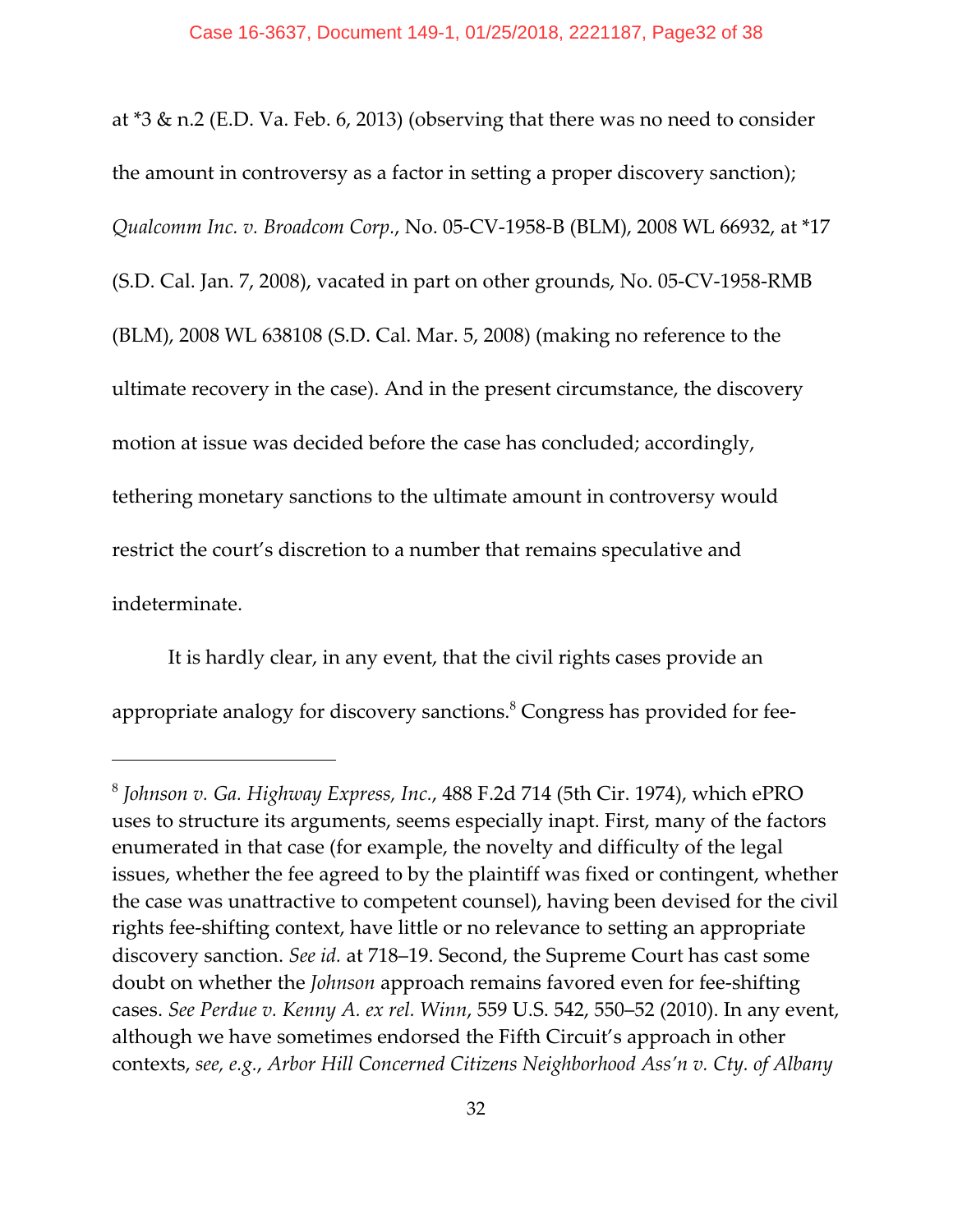shifting in that context in order to provide an incentive to qualified counsel to undertake representation of impecunious plaintiffs with meritorious cases. *See Perdue v. Kenny A. ex rel. Winn*, 559 U.S. 542, 552 (2010). But that provision was also intended to avoid "windfalls to attorneys" that would result from granting them fees no sane, paying client would expend in pursuit of the same relief. *Id.* Accordingly, courts have sometimes held that claims seeking large fees for minuscule success should be reduced or denied. *See, e.g.*, *Farrar v. Hobby*, 506 U.S. 103, 115 (1992) (observing that a nominal damages award usually will not support any accompanying attorney's fee award); *Husain v. Springer*, 579 F. App'x 3, 5 (2d Cir. 2014) (reducing fee award in light of the plaintiffs' limited success and recovery).

Discovery sanctions are different. As we have emphasized above, a party that disregards its obligations may create a reasonable suspicion that further investigation is warranted, and thereby imposes costs on its adversary that would never have been incurred had the party complied with its obligations in the first instance. In that situation, the offended adversary's counsel is not being

*<sup>&</sup>amp; Albany Cty. Bd. of Elections*, 522 F.3d 182, 190 (2d Cir. 2008)*, Johnson* is not binding authority in this Circuit.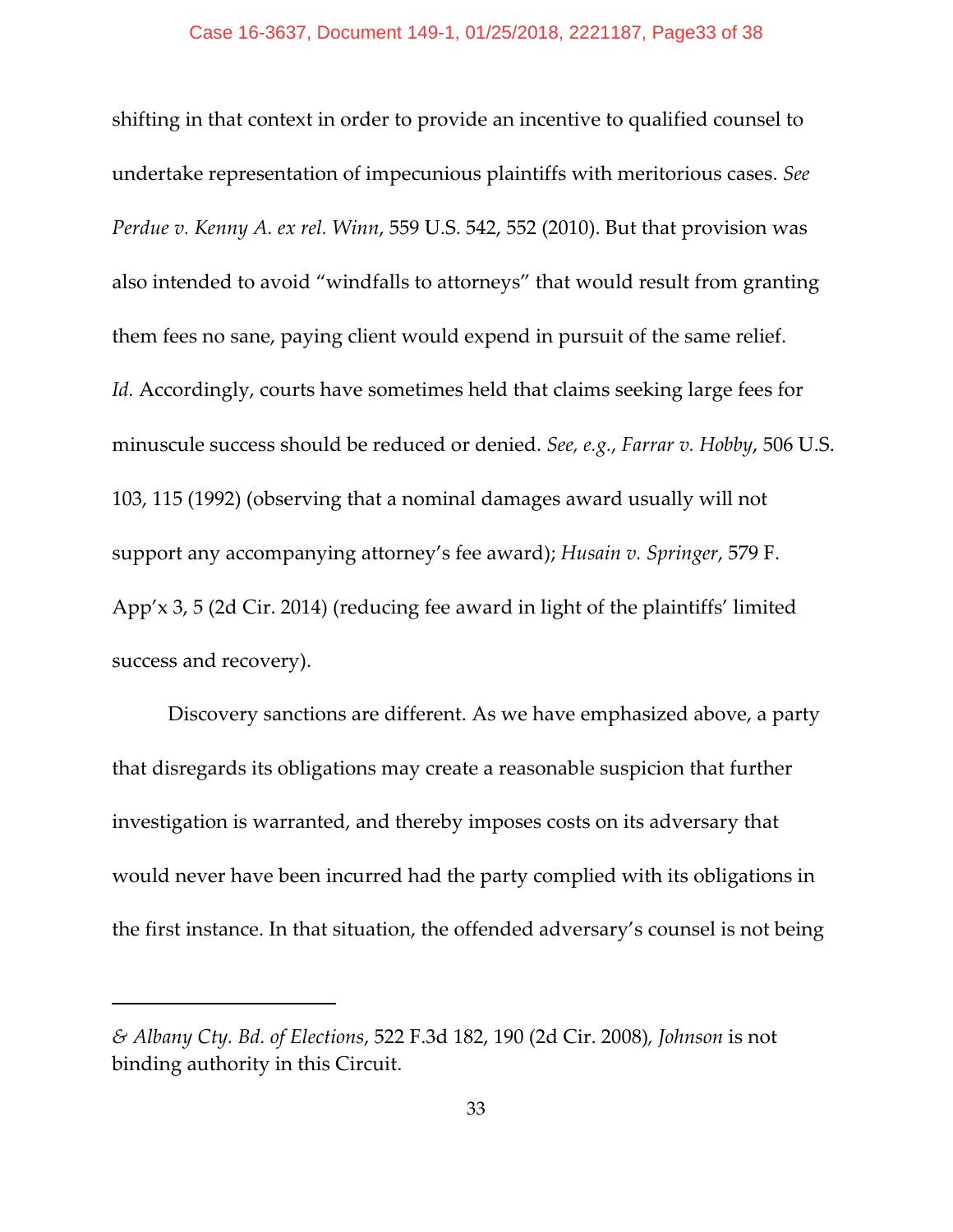rewarded for its success in the litigation; rather, the adversary is simply being compensated for costs it should not have had to bear.

Moreover, to whatever extent that civil rights fee-shifting cases might provide a useful comparison, they do not provide unequivocal support for ePRO's proportionality arguments. Because success in some meritorious civil rights cases will reasonably require attorney's fees in excess of the plaintiff's ultimate recovery, we have stated in that context that "[a] presumptively correct 'lodestar' figure should not be reduced simply because a plaintiff recovered a low damage award." *Cowan v. Prudential Ins. Co. of Am.*, 935 F.2d 522, 526 (2d Cir. 1991). And we have recognized that the conduct of the opposing party commonly justifies the award of such "disproportionate" fees. In *Kassim v. City of Schenectady*, 415 F.3d 246 (2d Cir. 2005), we explained:

> [I]n litigating a matter, an attorney is in part reacting to forces beyond the attorney's control, particularly the conduct of opposing counsel and of the court. If the attorney is compelled to defend against frivolous motions and to make motions to compel compliance with routine discovery demands, or to respond to unreasonable demands of the court for briefing or for wasteful, time-consuming court appearances, the hours required to litigate even a simple matter can expand enormously. It is therefore difficult to generalize about the appropriate size of the fee in relation to the amount in controversy.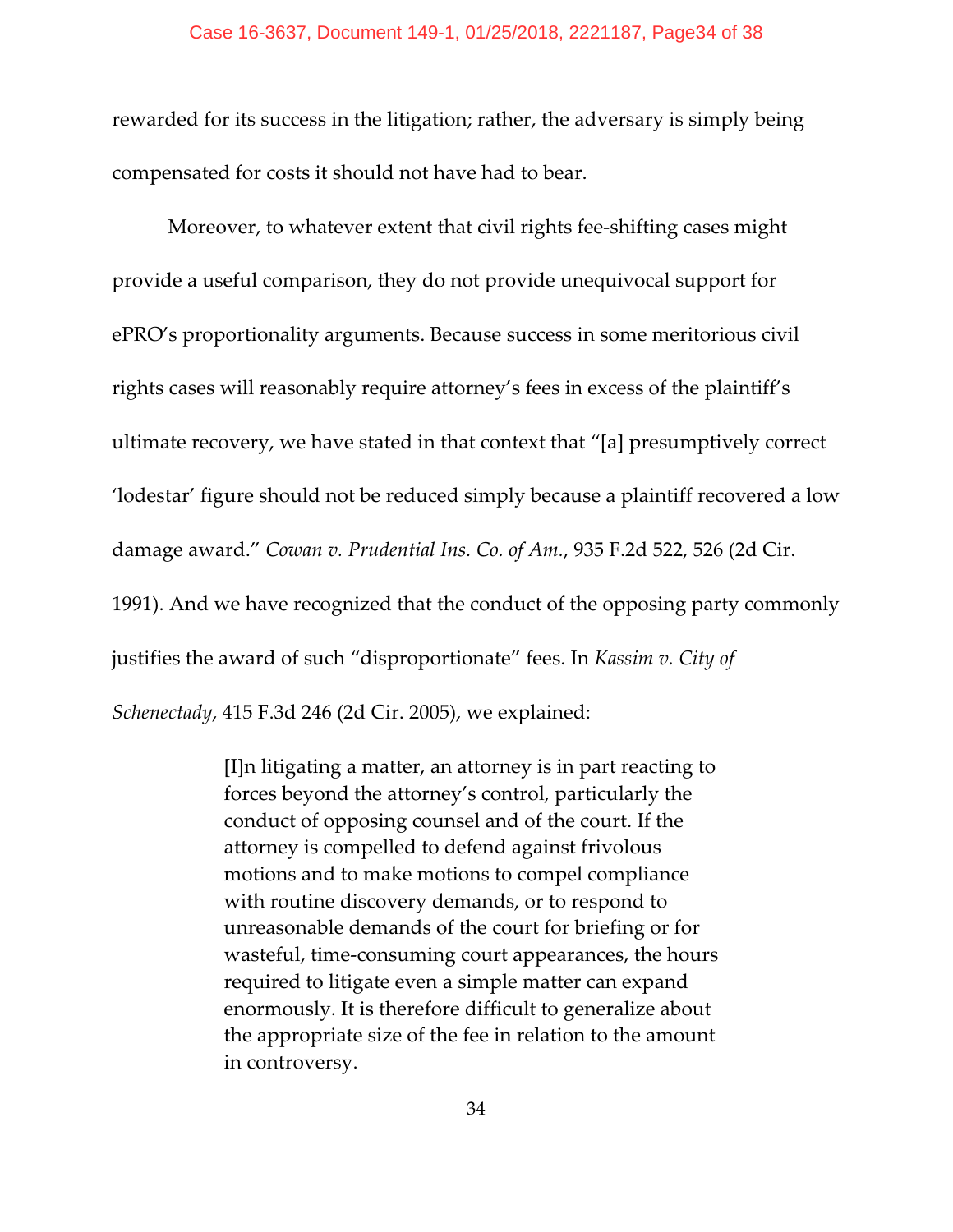*Id.* at 252; *see also Serin v. N. Leasing Sys., Inc.,* 501 F. App'x 39, 41 (2d Cir. 2012) (same).

In sum, we see nothing in ePRO's proportionality arguments compelling us to conclude that the district court abused its discretion by awarding full compensation for efforts that were *ex ante* a reasonable response to ePRO's own evasive conduct.<sup>9</sup> The proportionality that matters here is that the amount of the sanctions was plainly proportionate—indeed, it was exactly equivalent—to the costs ePRO inflicted on Klipsch in its reasonable efforts to remedy ePRO's misconduct.

### **III. Amount of Asset Restraints**

The district court concluded that ePRO, a foreign company with few ties to the United States, had shown itself to be a dissipation risk by repeatedly failing to comply with court orders or its own attorneys' instructions. It therefore imposed two mechanisms to ensure Klipsch's full recovery: first, it restrained \$2.7 million of ePRO's assets to cover the amount of the monetary sanctions; and second, it

 $9$  Having established that Klipsch reasonably undertook these efforts, we note that ePRO does not argue that Klipsch's counsel and experts charged too much or worked too long on their tasks. Accordingly, there is no reason for us to revisit the district court's careful determination of the proper dollar amount for the sanctions.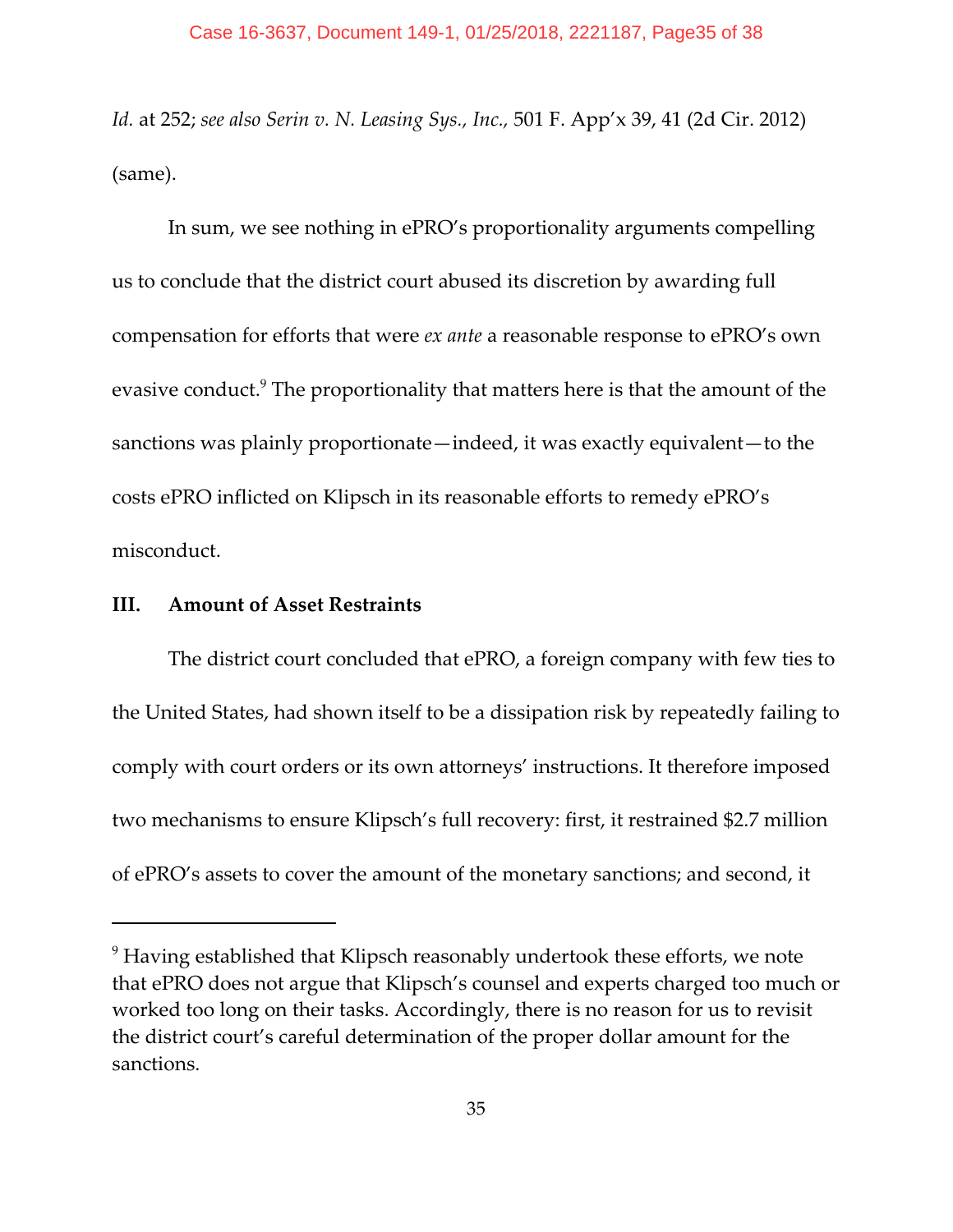required ePRO to post a bond for \$2.3 million, a sum representing what the court deemed to be Klipsch's likely recovery on the merits as well as its remaining attorney's fees, which would be recoverable under the Lanham Act. At ePRO's request, however, it permitted ePRO to hold the full \$5 million in either an asset restraint, a bond, or some combination thereof.

ePRO now contends that the district court's rulings are contradictory because the court determined that the infringing sales were unlikely to exceed \$8,000, but nevertheless imposed a \$5 million asset restraint. That argument simply ignores the district court's explanation that the total sum is intended to cover the monetary sanctions and remaining attorney's fees in the case in addition to the merits award, and, as the court pointed out, there is ample precedent for requiring the posting of a bond in these circumstances. *See Johnson v. Kassovitz*, No. 97 CIV. 5789 DLC, 1998 WL 655534, at \*1 (S.D.N.Y. Sept. 24, 1998) (in the context of the Lanham Act, observing that security of attorney's fees may be included in a bond for costs under S.D.N.Y. Local Rule 54.2) (collecting cases).

\* \* \*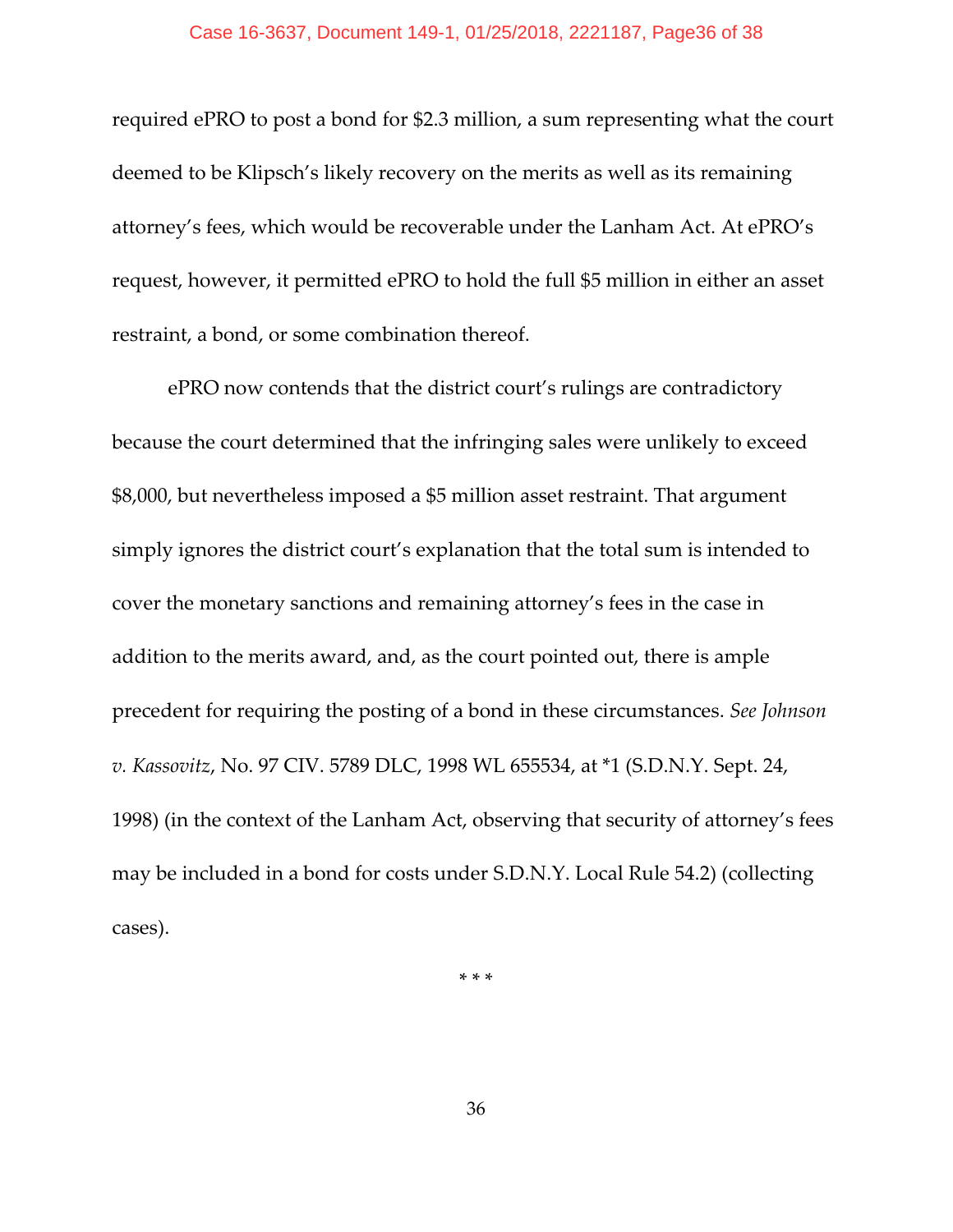Nothing that we say in this opinion should be taken as condoning excessive and disproportionate discovery demands, countenancing the tactical use of discovery sanction motions to inflict gratuitous costs on adversaries, or derogating from the responsibility of district courts to ensure that litigation proceeds in a responsible and cost-efficient manner. *See* Fed. R. Civ. P. 1 (directing that the Rules of Civil Procedure "should be construed, administered, and employed by the court and the parties to secure the just, speedy, and *inexpensive* determination of every action") (emphasis added); Fed. R. Civ. P. 26(b)(1) (scope of discovery should be "proportional to the needs of the case, considering [*inter alia*] the amount in controversy"). If it turns out, as the district court has estimated, that the amount of actual damages in this case is modest in relation to the costs spent on the litigation, that would be a highly regrettable outcome.

But the question before the district court, and before us, is which party should be held responsible for those costs. ePRO does not ever contend that Klipsch's initial discovery demands were unreasonable or disproportionate to the merits of the case. Nor does it seriously argue that the magistrate judge erred in allowing Klipsch to take the steps it took to remedy ePRO's refusal to comply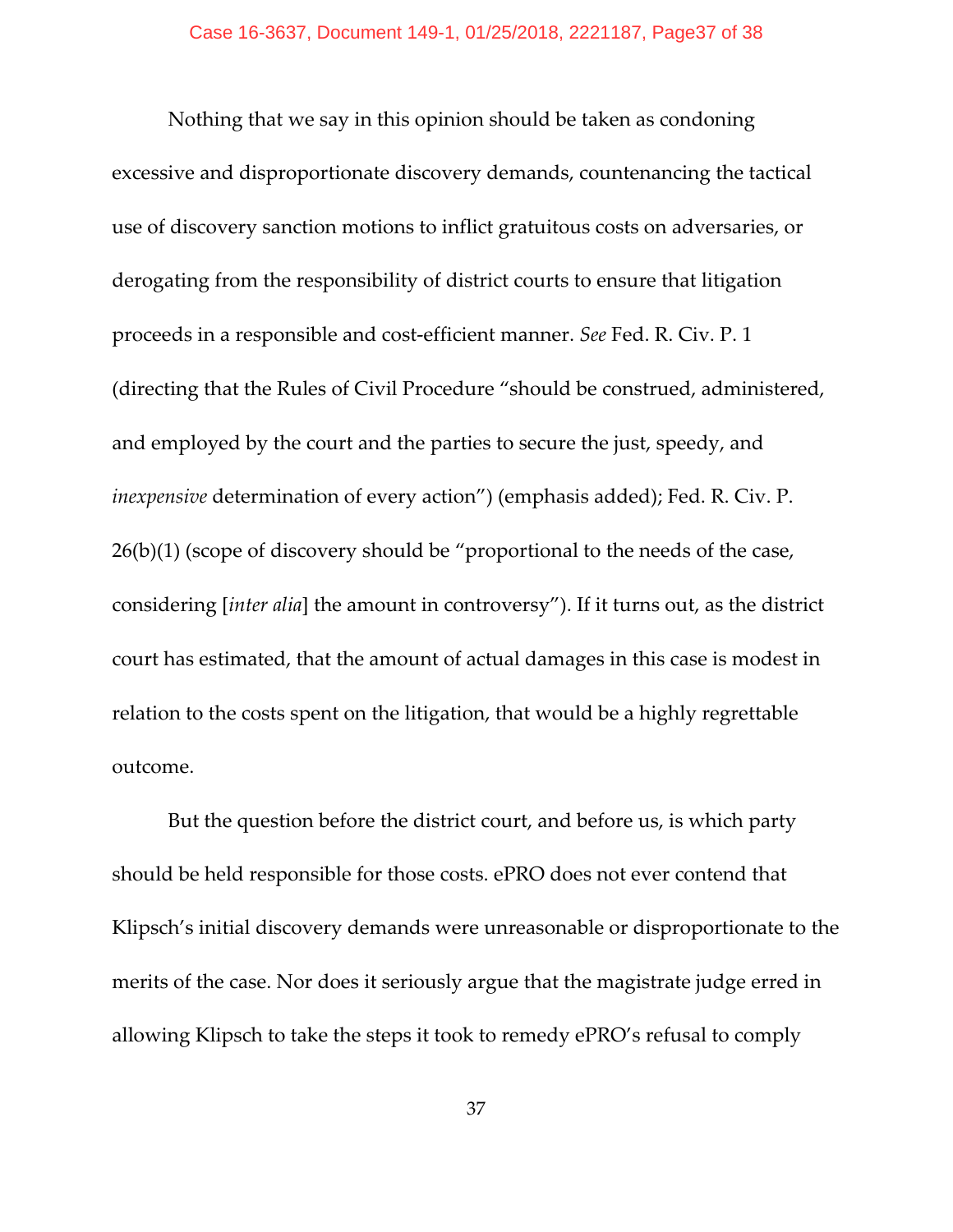with those demands. The district court reasonably concluded, after a full and fair hearing, that it was ePRO's noncompliance with its legal obligations that occasioned the excessive costs in this case, and we find no reason why ePRO should not therefore be required to pay them.

# **CONCLUSION**

We have considered ePRO's remaining arguments and found them unpersuasive. For the reasons stated above, the judgment of the district court is AFFIRMED.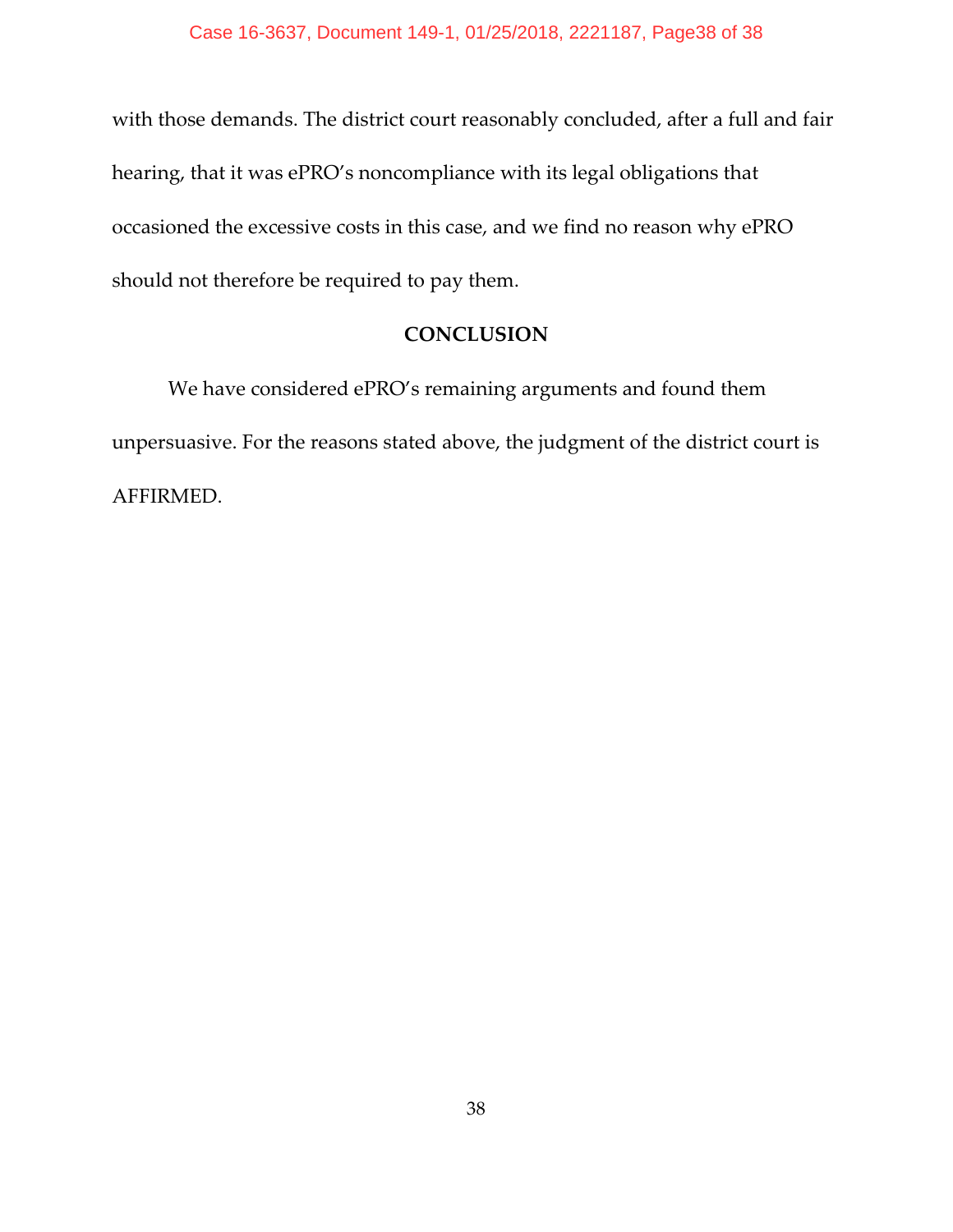### **United States Court of Appeals for the Second Circuit Thurgood Marshall U.S. Courthouse 40 Foley Square New York, NY 10007**

#### **ROBERT A. KATZMANN CHIEF JUDGE**

Date: January 25, 2018 Docket #: 16-3637cv Short Title: Klipsch Group, Inc. v. Big box Store Limited, et CITY)DC Docket #: 12-cv-6283 al

#### **CATHERINE O'HAGAN WOLFE CLERK OF COURT**

DC Docket #: 12-cv-6283 DC Court: SDNY (NEW YORK DC Court: SDNY (NEW YORK CITY) DC Judge: Broderick

# **BILL OF COSTS INSTRUCTIONS**

The requirements for filing a bill of costs are set forth in FRAP 39. A form for filing a bill of costs is on the Court's website.

The bill of costs must:

- \* be filed within 14 days after the entry of judgment;
- \* be verified;
- \* be served on all adversaries;
- \* not include charges for postage, delivery, service, overtime and the filers edits;
- \* identify the number of copies which comprise the printer's unit;

\* include the printer's bills, which must state the minimum charge per printer's unit for a page, a cover, foot lines by the line, and an index and table of cases by the page;

- \* state only the number of necessary copies inserted in enclosed form;
- \* state actual costs at rates not higher than those generally charged for printing services in New York, New York; excessive charges are subject to reduction;

\* be filed via CM/ECF or if counsel is exempted with the original and two copies.